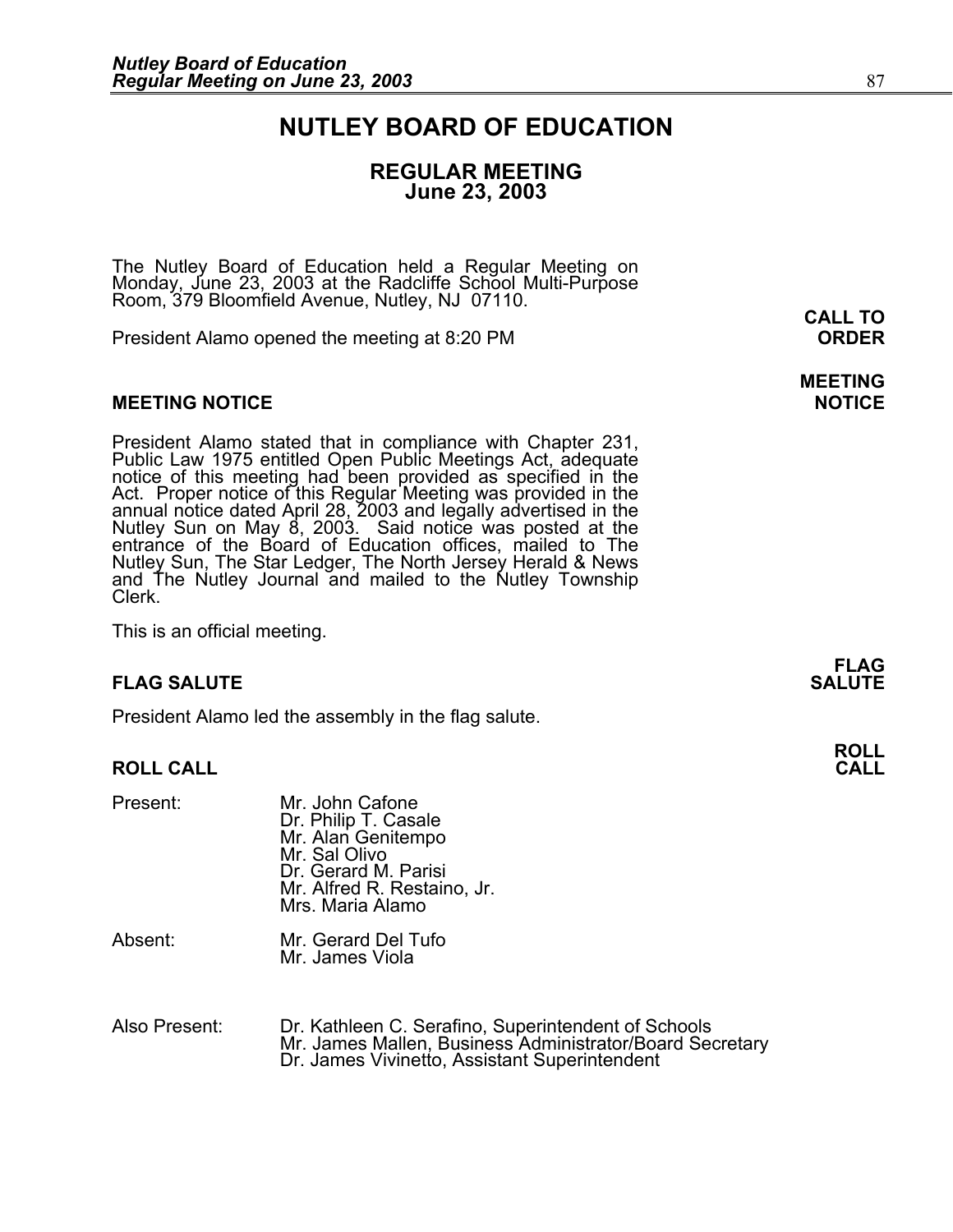## **APPROVAL OF MINUTES APPROVE**

**MINUTES** BE IT RESOLVED that the Board of Education approves the minutes of the Regular, Conference and Closed Executive Session Meetings of May 22, 2003, and the Special,<br>Conference and Closed Executive Session meetings of May<br>12, 2003.

Trustee Restaino moved, Trustee Parisi seconded and the Board unanimously approved by voice vote a motion to approve the minutes.

#### **CORRESPONDENCE CORRESPONDENCE**

Mr. Mallen presented and read the following correspondence:

Thank-you notes from the following retirees for the Board's retirement dinner and gift:

| Nancy Greulich | <b>Elaine Karsnak</b> |
|----------------|-----------------------|
| Linda Gilroy   | Theresa Ruffo         |

A variance notice regarding property at 299 Franklin Avenue being 200 feet within school property.

#### **SPECIAL ORDER OF BUSINESS SPECIAL ORDER**

Trustee Casale moved, Trustee Restaino seconded, and the Board unanimously approved by voice vote the following resolution:

#### **RECOGNITION OF VOLUNTEERISM**

WHEREAS, Mr. Robert Suchocki has served the Nutley Music<br>Booster Association continuously for 10 years and has served<br>as President for the past 6 years, and

WHEREAS, Bob and Estelle Suchocki have made a continuing effort and commitment on behalf of the children of Nutley, and

WHEREAS, the Board of Education recognizes the importance of all district volunteers who have added to the community's development of our children.

BE IT RESOLVED that the Board of Education commends Mr. Robert Suchocki for his dedication to the music program and students and thanks him on behalf of all whom he has served.

# **OF BUSINESS**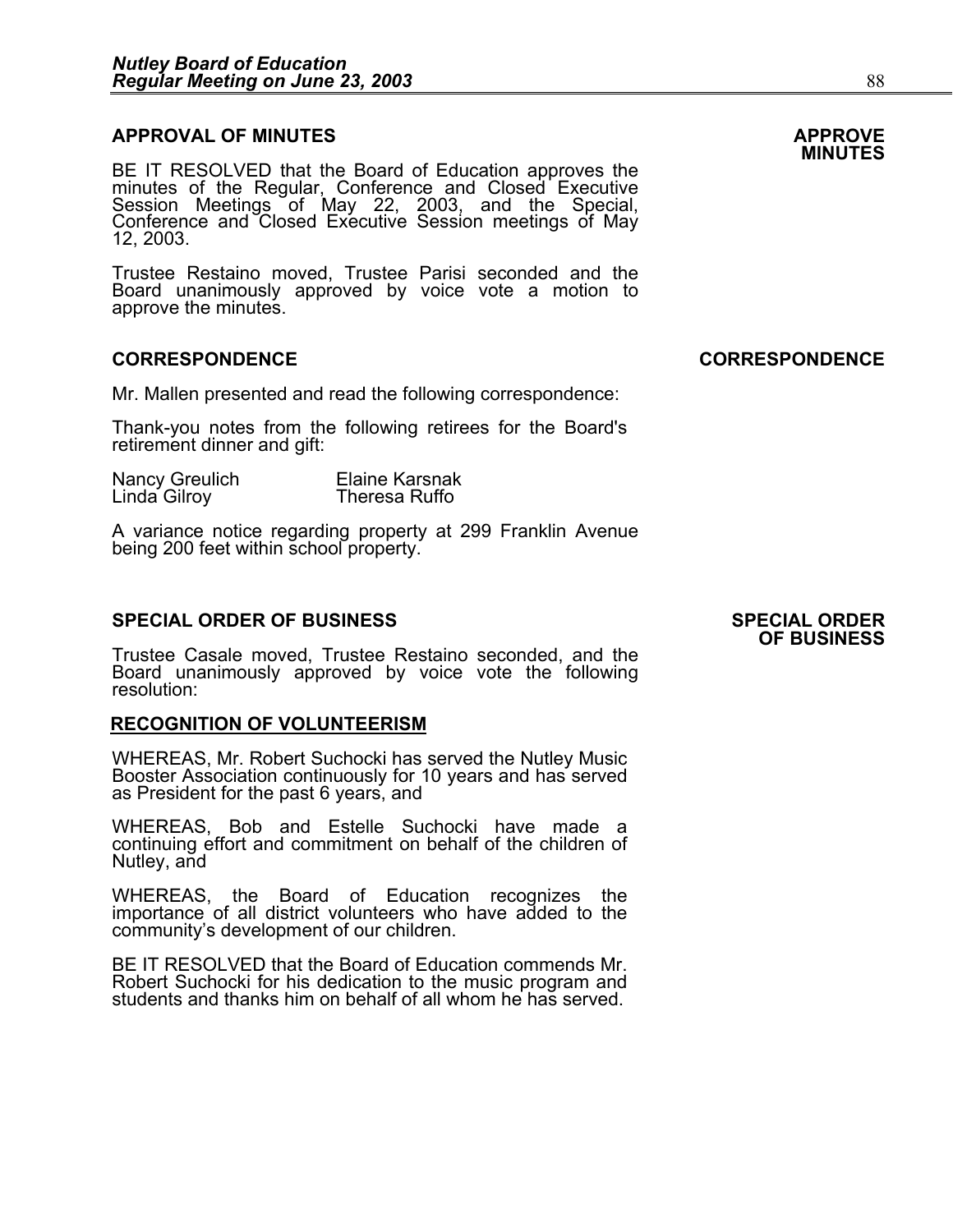#### **SUPERINTENDENT'S REPORT SUPT'S REPORT A**

Dr. Serafino presented the Superintendent's Report dated June 23, 2003, Schedule A, which is appended to the minutes of this meeting. **BOARD** 

#### **BOARD SECRETARY'S REPORT**

Board Secretary Mallen presented the Board Secretary's Report dated June 23, 2003 as listed on the agenda.

#### HEARING OF CITIZENS (Resolutions Only) **HEARING OF SEARING**

None

#### **SUPERINTENDENT'S RESOLUTIONS SUPT'S**

Trustee Olivo moved and Trustee Genitempo seconded a motion that the Board approve the Superintendent's Resolutions numbers 1 through 32 as listed below.

The Superintendent's Resolutions 1 through 32 were unanimously approved by roll call vote as follows: Ayes 7, Noes 0 with Trustee Olivo abstaining on Resolution 22 – Payment for Extra Compensation and Trustee Restaino abstaining on Resolution 19 - Cafeteria Substitutes.

#### 1. **RESIGNATION - Teacher/Athletics**

BE IT RESOLVED that the Board of Education accepts the resignation of Mr. Darren Groh as physical education teacher, varsity hockey coach and softball coach, effective July 1, 2003.

#### 2. **RESIGNATION - Teacher**

BE IT RESOLVED that the Board of Education accepts the resignation of Mrs. Rita O'Neill-Wilson, teacher, effective July 1, 2003.

#### **3. APPOINTMENTS – Professional Staff**

BE IT RESOLVED that the Board of Education approves the appointments of the personnel listed below for the 2003-04 school year, effective September 1, 2003 in accordance with the 2002-03 Teachers' Salary Guide. Upon conclusion of salary negotiations, the salary will be adjusted in accordance with the 2003-04 Teachers' Salary Guide:

**RESIGNATION ATHLETICS** 

**RESIGNATION** 

## **APPOINTMENTS**

**SECRETARY'S** 

**CITIZENS** 

**RESOLUTIONS**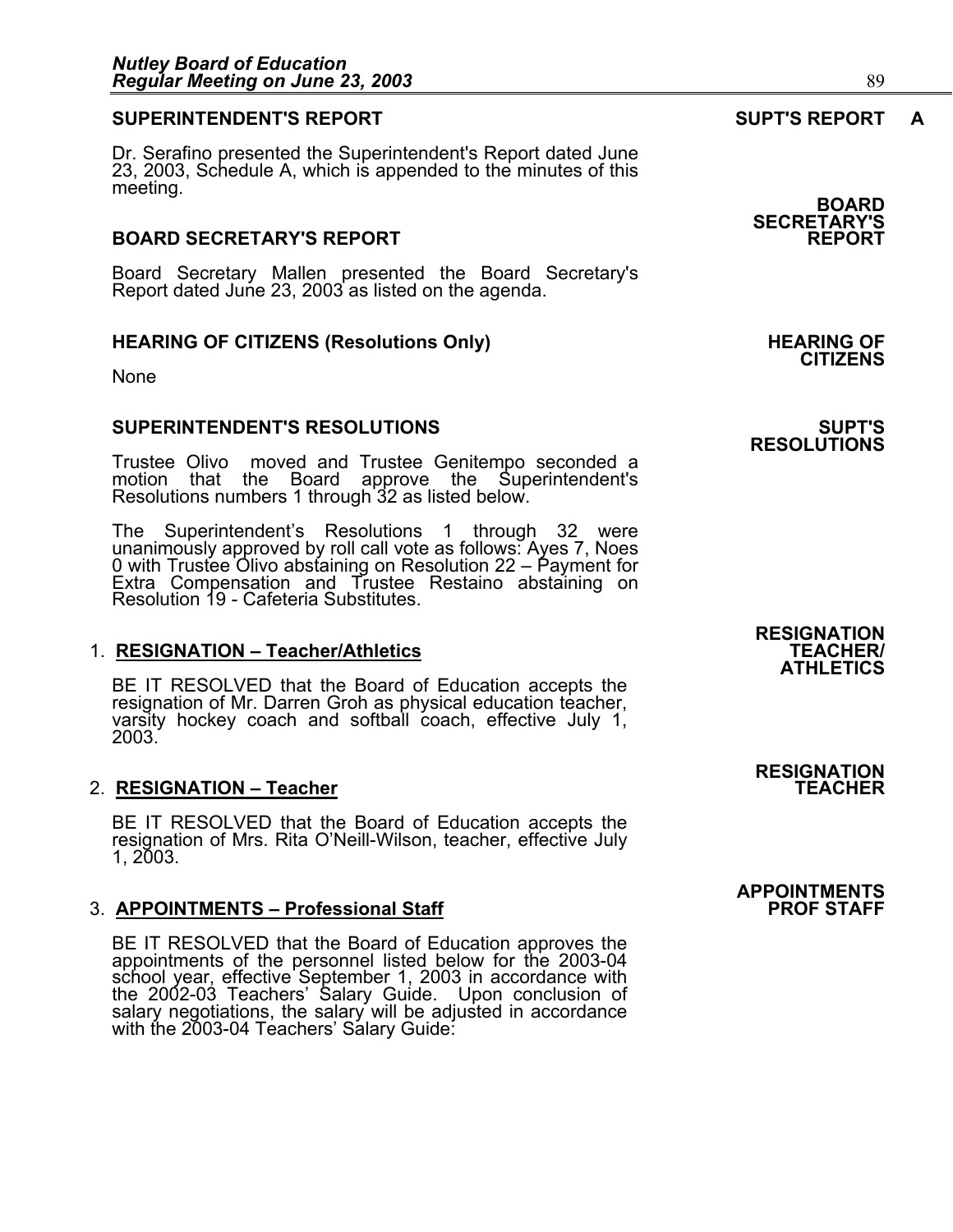| <b>NAME</b>              | <b>DEGREE</b> | <b>STEP</b> | <b>SALARY</b> |
|--------------------------|---------------|-------------|---------------|
| Michelle Frusteri        | M.A.          | 7           | \$42,621      |
| Darren Mischel           | $M.A.+15$     | 10          | 49,456        |
| <b>Holly Moscaritola</b> | B.A.          | 6           | 37,755        |
| Joséph Piro              | M.A.          | 10          | 47.901        |

#### 4. **APPOINTMENTS – Teacher Substitutes TEACHER SUBS B**

BE IT RESOLVED that the Board of Education approves the appointments of the teacher substitutes listed on the attached Schedule B dated June 23, 2003 for the 2002-03 school year.

#### 5. **APPOINTMENTS – Nutley Board of Education School SUMMER**  Age Extended Day Summer Program – 2003

BE IT RESOLVED that the Board of Education approves the appointments of the Nutley Board of Education School Age Extended Day Summer Program employees listed below at the salaries indicated:

Substitute Child Care Instructor Hourly Rate

| John Alessio<br>Sandy Laskowicz<br>Gerald Salzarulo | \$22.00<br>20.00<br>22.00 |
|-----------------------------------------------------|---------------------------|
| P/T Child Care Aide                                 | <b>Hourly Rate</b>        |
| Carol Ann Ballester<br>Susan Pero<br>Jennifer Ryder | \$12.00<br>12.00<br>10.00 |

#### 6. **APPOINTMENTS – Basic Skills Summer BASIC SKILLS Enrichment Program**

BE IT RESOLVED that the Board of Education approves the appointments of the 2003 Basic Skills Summer Enrichment Program as part of the 2002-03 Basic Skills Improvement Program:

| <b>Frank Comune</b>                                                  | Coordinator                  | \$2,416                  |
|----------------------------------------------------------------------|------------------------------|--------------------------|
| Amelia Cerisano                                                      | Teacher                      | 1,000                    |
| Carla Cullari                                                        | Teacher                      | 1,000                    |
| Jill Freedman                                                        | Teacher                      | 1,000                    |
| Patricia Griffin                                                     | Teacher                      | 1,000                    |
| Suzanne Hagert                                                       | Teacher                      | 1,000                    |
| Lorraine Milunaitis                                                  | Teacher                      | 1,000                    |
| <b>Bernice Paschal</b>                                               | Teacher                      | 1,000                    |
| Alyssa Angotti<br>Laura Baker<br>Crysta Caprio<br>Michele Castronova | Aide<br>Aide<br>Aide<br>Aide | 250<br>250<br>250<br>250 |

# **APPOINTMENTS**

**APPOINTMENTS** 

**APPOINTMENTS EXTENDED DAY**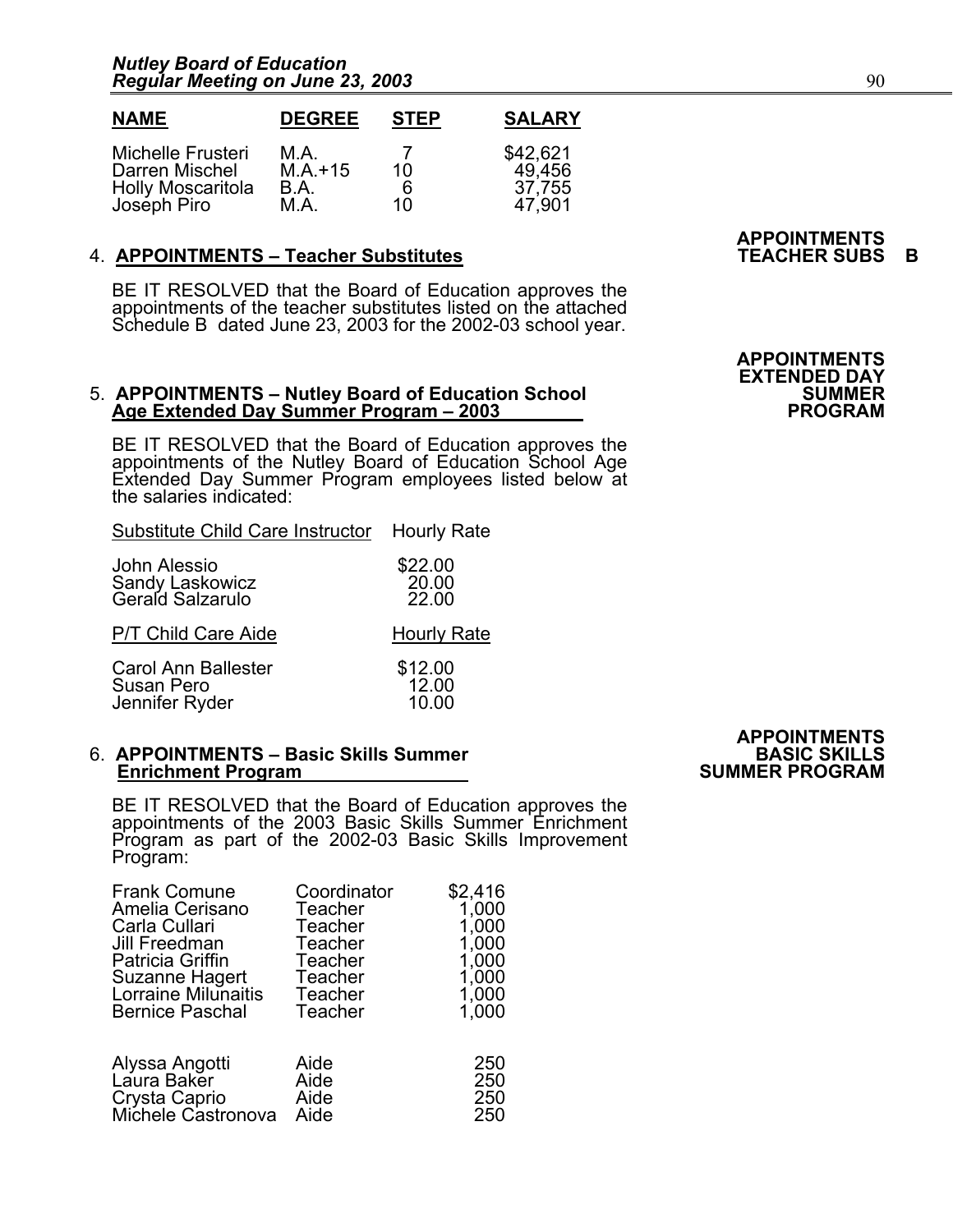| <b>Anthony Luzzi</b> | Aide | 250  |
|----------------------|------|------|
| Michael Knierim      | Aide | 250  |
| Sandi Lynn Knierim   | Aide | -250 |
| Layne Vicidomini     | Aide | 250  |

#### **7. APPOINTMENTS – Special Education Summer Program**

**SUMMER PROGRAM**<br>BE IT RESOLVED that the Board of Education approves the appointments of the following personnel for the 2003 Special Education Summer Program:

| Helen Doyle-Marino      | Teacher | \$2,012 |
|-------------------------|---------|---------|
| Debra Marchese          | Teacher | 2,012   |
| <b>Heather McGovern</b> | Teacher | 2,012   |
| Judy Rasczyk            | Teacher | 2,012   |

| Sharon Romaglia<br>Janice Schoem<br><b>Phillip Siculietano</b><br>Patricia Sloan<br>Jill Sorensen<br><b>Jared Nardiello</b> | Teacher<br>Teacher<br>Teacher<br>Teacher<br>Teacher<br>Aide<br>Aide | 2.012-Partial Grant<br>2,012<br>2,012<br>2,012<br>2,012<br>250<br>250 |                     |
|-----------------------------------------------------------------------------------------------------------------------------|---------------------------------------------------------------------|-----------------------------------------------------------------------|---------------------|
| <b>Emily Rose</b><br>Margaret DeAngelo<br>Melissa Rosamilia<br>Mary Venable                                                 | <b>Hourly Aide</b><br>Hourly Aide<br>Hourly Aide                    | 12.60<br>12.60<br>12.60                                               |                     |
|                                                                                                                             |                                                                     |                                                                       | <b>APPOINTMENTS</b> |

#### 8. APPOINTMENTS – Athletic Coaches **ATHLETIC COACHES** C

BE IT RESOLVED that the Board of Education approves the appointments of the athletic coaches listed on the attached Schedule C for the 2003-04 school year, at the classification and step of the 2002-03 Coaches Salary Guide as indicated. Upon conclusion of salary negotiations the classification and step will be adjusted in accordance with the 2003-04 Coaches Salary Guide.

#### 9. **REAPPOINTMENTS – Administrative and ADMIN. & SUPERVISORY Supervisory Personnel PERSONNEL D**

BE IT RESOLVED that the Board of Education approves the reappointment of the administrative and supervisory personnel listed on the attached Schedule D for the 2003-04 school year on the salary guide at the classification and step as indicated in accordance with the 2003-04 Principals and<br>Supervisors Salary Guide.

#### 10. **REAPPOINTMENTS - Non-Tenured Teachers**

BE IT RESOLVED that the Board of Education approves the reappointment of the non-tenured teachers listed on the attached Schedule E for the 2003-04 school year, at the classification and step of the 2002-03 Teachers' Salary Guide

# **REAPPOINTMENTS**<br>ADMIN. & SUPERVISORY

## **REAPPOINTMENTS TEACHERS E**

# **APPOINTMENTS**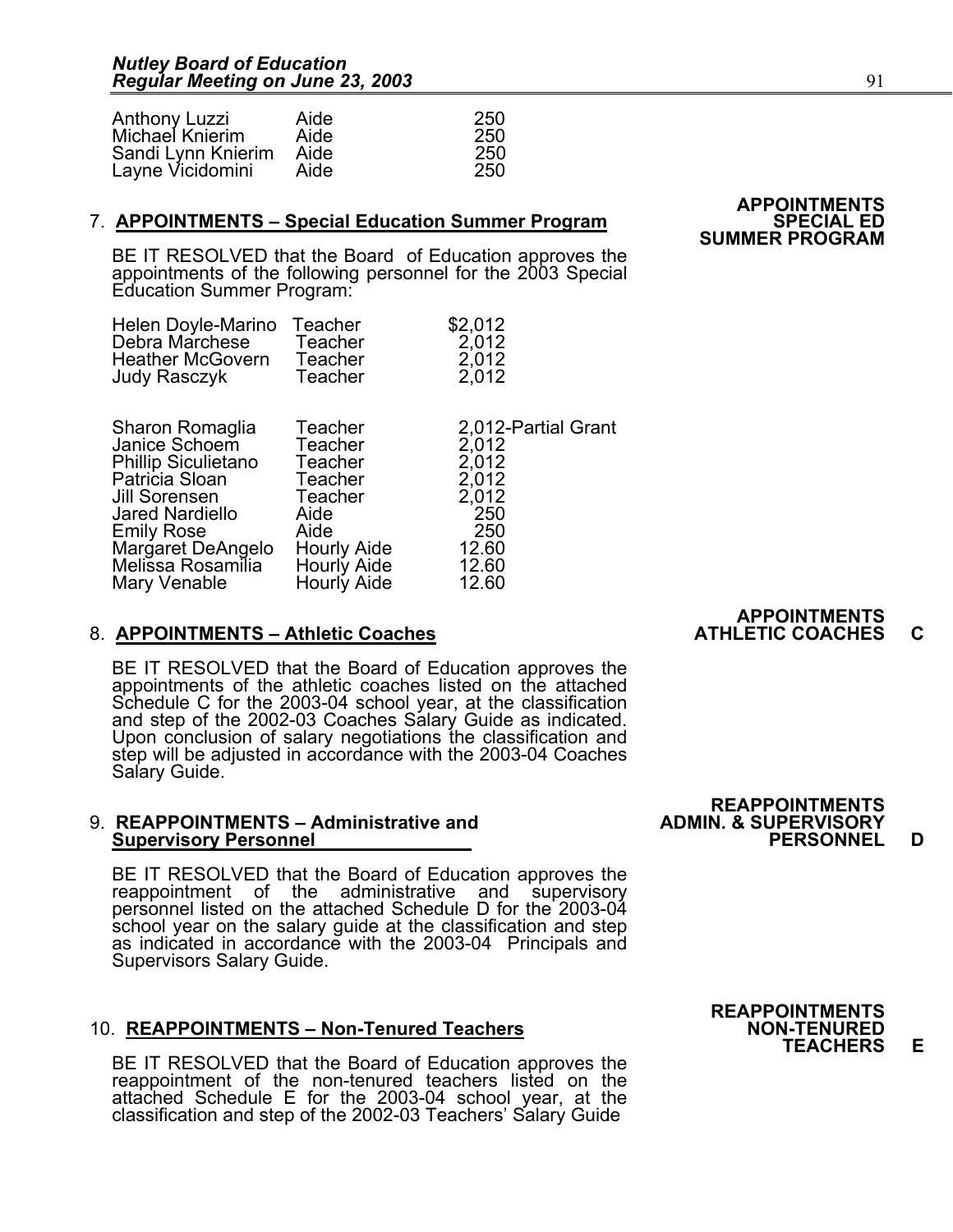as indicated. Upon conclusion of salary negotiations the classification and step will be adjusted in accordance with the 2003-04 Teachers' Salary Guide.

#### **11. EXTRA COMPENSATION**

BE IT RESOLVED that the Board of Education approves the following personnel be paid extra compensation in the amounts indicated for services rendered:

#### **HEALTH DYNAMICS CLASSES – Month of May and June, 2003**

Rose Cioffi **\$500.00** 

#### **PAYMENT FOR COVERAGE – John Suffren May and June, 2003**

| Elinor Alboum  | \$320.00 |
|----------------|----------|
| Toby D'Ambola  | 440.00   |
| Leann Martin   | 320.00   |
| David Sorensen | 320.00   |

#### **ESL CURRICULUM REVISION March 1, 2003**

| Juanita Boutin          | \$138.56 |
|-------------------------|----------|
| <b>Kathleen Cullity</b> | 138.56   |
| Donna Ellis             | 138.56   |

#### **P.A.T. COMMITTEE MEETING May 14, 2003**

| Suzanne Hagert  | \$51.96 |
|-----------------|---------|
| Claire Menza    | 51.96   |
| Rebecca Olivo   | 51.96   |
| Lisa Rossi      | 51.96   |
| Niki Vlasakakis | 51.96   |

#### **PAYMENT FOR MATH HELP SESSIONS/ ASK-4 – April, May, 2003**

| Valerie Martin         | \$207.84 |
|------------------------|----------|
| <b>Florence Meyers</b> | 207.84   |

#### **PAYMENT FOR CHILD STUDY TEAM EARLY ADMISSION TESTING – May, 2003**

| Donald DiGiovine          | \$253.76 |
|---------------------------|----------|
| <b>Katherine Flannery</b> | 146.44   |
| <b>Sarah Fredericks</b>   | 123.20   |
| Barbara Hirsch            | 283.72   |
| Keiko Ohtaka              | 246.00   |
| Becky Pandolfi            | 222.68   |

**EXTRA**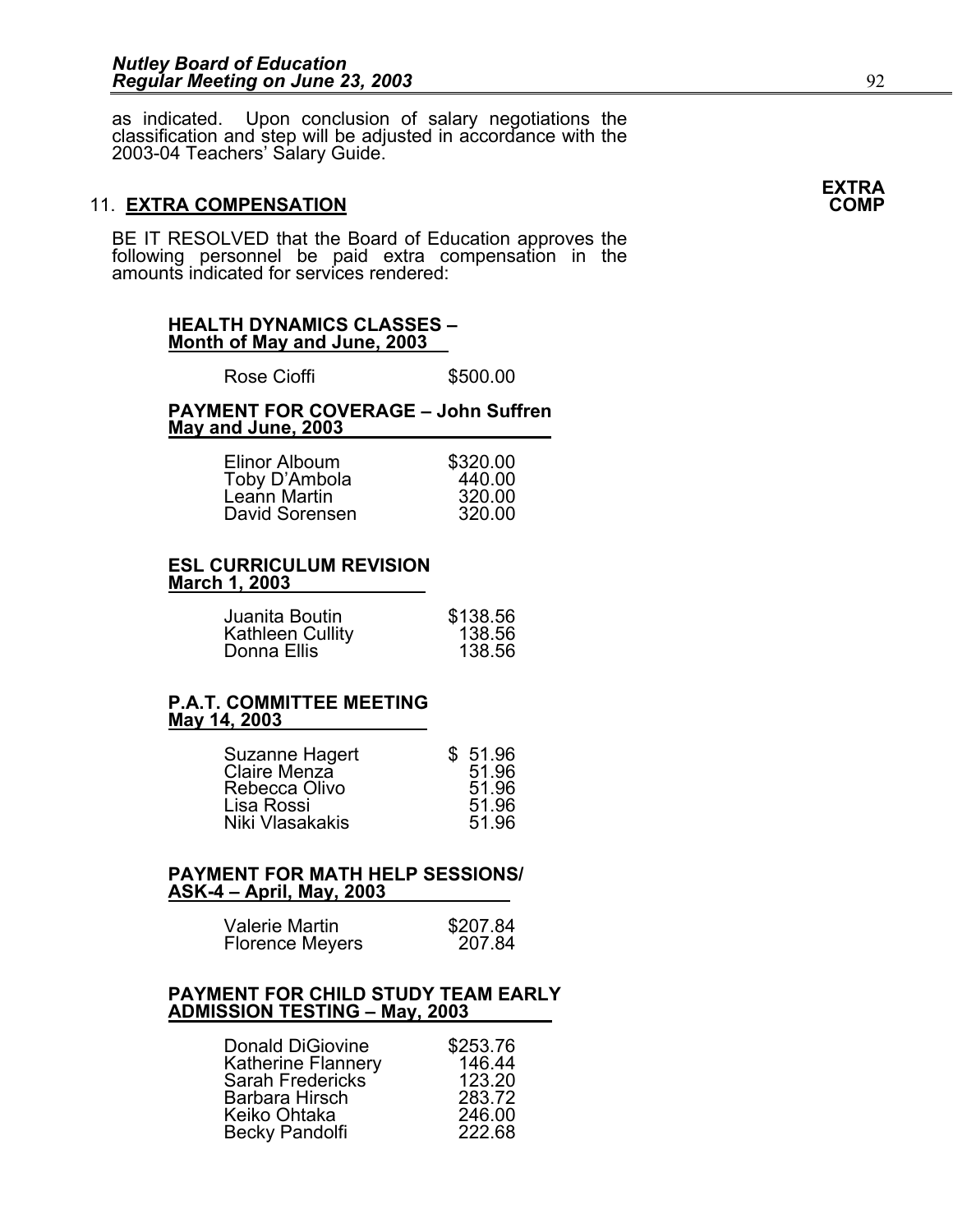| 245.96 |
|--------|
| 153.72 |
| 195.00 |
| 253.76 |
|        |

#### **PAYMENT FOR SUPERINTENDENT'S ADVISORY COUNCIL – October 15, 2002 – June 9, 2003**

| Rose Cioffi               | \$64.40 |
|---------------------------|---------|
| <b>Lillian DeFilippis</b> | 225.40  |
| Loretta Douglas           | 193.20  |
| <b>Tracy Egan</b>         | 128.80  |
| Jill Freedman             | 225.40  |
| <b>Margaret Fuccello</b>  | 193.20  |
| Patrícia Griffin          | 225.40  |
| Kathryn Koribanick        | 161.00  |
| Paula Lee                 | 193.20  |
| Sally Magin               | 225.40  |
| Ann Mary Mullane          | 128.80  |
| Susan Rooney              | 225.40  |
| Deborah Schop             | 161.00  |
| Veronica Zoltowski        | 96.60   |

#### **CENTRAL DETENTION COVERAGE – May, 2003**

#### High School

| Dana D'Ambola      | \$18.77 |
|--------------------|---------|
| Jenifer Hecht      | 18.77   |
| AnneMarie Kowalski | 150.16  |
| Denise Mazza       | 37.54   |
| Lisa Vallo         | 150.16  |

Franklin School

|                                      | 262.78 |
|--------------------------------------|--------|
| Joseph Cappello<br>Louis Manganiello | 75.08  |

#### **SATURDAY MORNING SUSPENSIONS – May, 2003**

| \$156.90<br>235.35<br>156.90 |  |  |  |
|------------------------------|--|--|--|
|                              |  |  |  |
| 156.90<br>78.45              |  |  |  |
| Intramurals - 5/2 - 6/13/03  |  |  |  |
|                              |  |  |  |

| Donald Sellari | \$1,194.83 |
|----------------|------------|
|----------------|------------|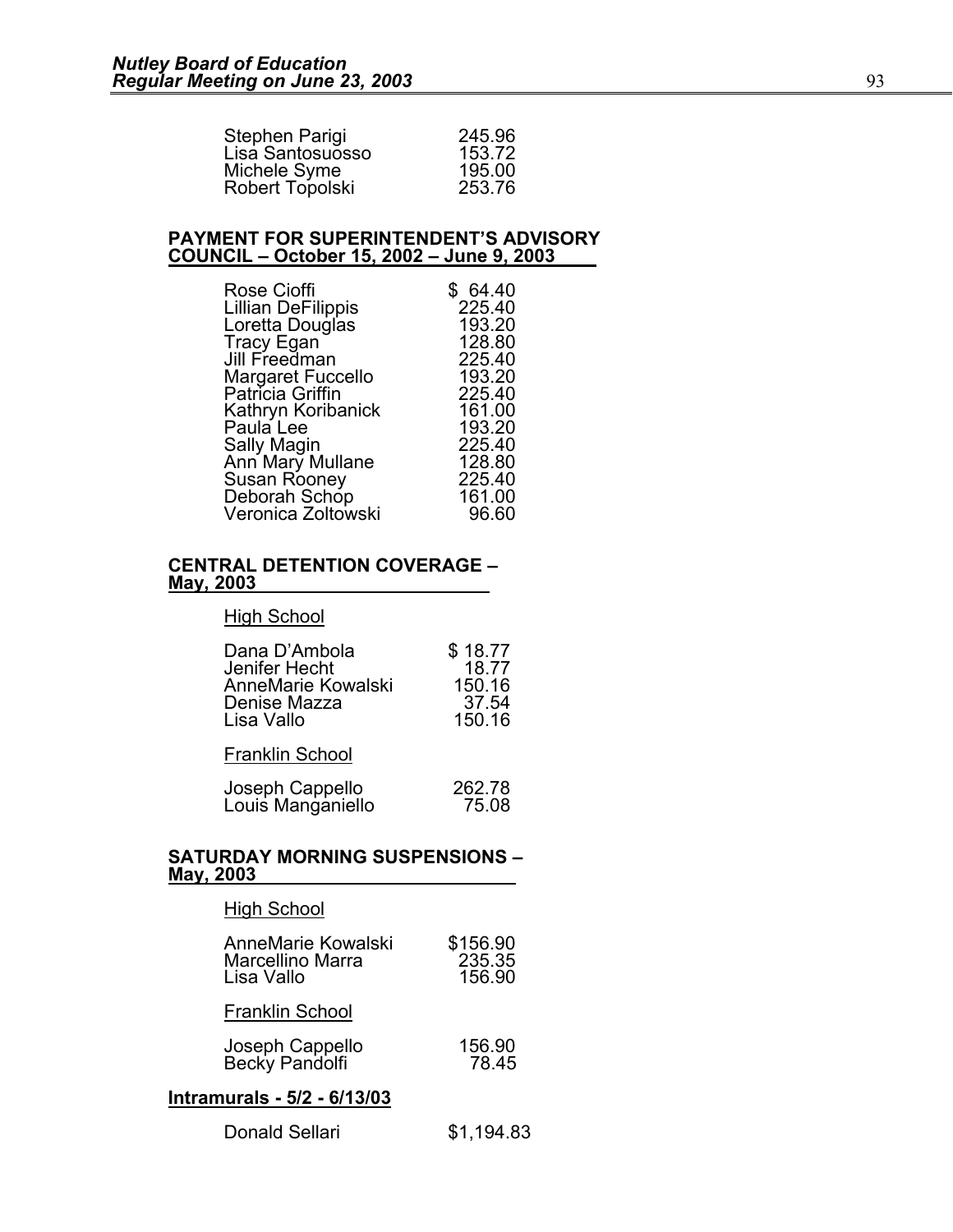٦

## 12. **APPOINTMENTS – CULTIVATING ACADEMIC CAT TALENT PROGRAM PROGRAM**

BE IT RESOLVED that the Board of Education approves the appointments of the following personnel to the Saturday Cultivating Academic Talent Program for the 2003-04 school year:

> Barbara Hirsch, Director Rosemary McConnon, Secretary

Christina Chmeil (Spring only) Tracy Egan<br>Mary Giordano Nicole Groninger Suzanne Hagert Eleni Koukoularis Helen Doyle-Marino Angelica Marra Denise Mazza Dennis Pandolfi Louis SanGiovanni Janice Schoem **Margit Smith**  Jill Sorensen Maria Strumolo<br>Nancy Thunell Joanne Tibaldo Robert Topolski, Jr. Robert Topolski Veronica Zoltowski

**Substitutes** 

 Amelia Cerisano Karen SanGiovanni

### **13. TEXTBOOK APPROVAL**

BE IT RESOLVED that the Board of Education approves the use of the following textbooks:

#### **AP FRENCH**

 Une Fois Pour Toutes **Cassette**  Publisher, Prentice Hall, 2002 Upper Saddle River, NJ

> Preparing for the Language<br>Examination Publisher, Prentice Hall, 1998 Upper Saddle River, NJ

# **TEXTBOOK**

# **APPOINT**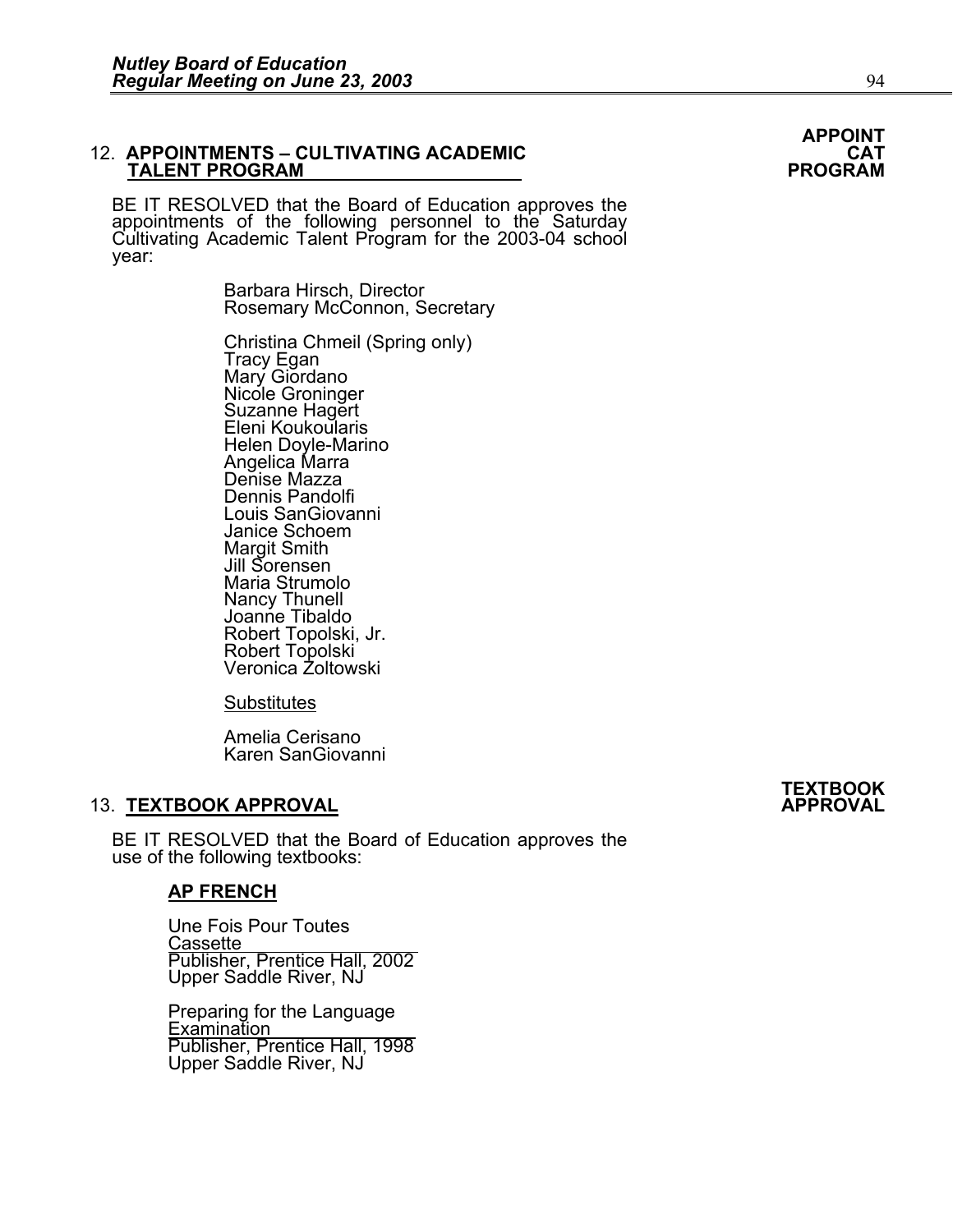## 14. **PARTNERSHIP BETWEEN CLARA MAASS MEDICAL PARTNERSHIP CENTER and the SCHOOL-TO-CAREER TRANSITION CLARA MAASS PROGRAM AT NUTLEY HIGH SCHOOL - 2003-04 SCHOOL YEAR**

BE IT RESOLVED that the Board of Education approves a voluntary partnership with Clara Maass Medical Center to provide daily transition activities for Nutley High School students for the 2003-04 school year.

### **15. NUTLEY HIGH SCHOOL TRANSITION ACTIVITIES**

BE IT RESOLVED that the Board of Education approves the use of Nutley High School facilities for daily transition activities for Nutley High School students for the 2003-04 school year.

## 16. **PARTNERSHIP BETWEEN NUTLEY PARK SHOP-RITE BETWEEN AT NUTLEY HIGH SCHOOL – 2003-04 SCHOOL YEAR NUTLEY HIGH SCHOOL – 2003-04 SCHOOL YEAR**

BE IT RESOLVED that the Board of Education approves a voluntary partnership with Nutley Park Shop Rite to provide daily transition activities for Nutley High School students for the 2003-04 school year.

## 17. **MEMORANDUM OF AGREEMENT WITH LAW WITH LAW ENFORCEMENT OFFICALS ENFORCEMENT**

BE IT RESOLVED that in accordance with the N.J.A.C. 6:29- 10.1 et seq., the Board approves the Memorandum of Agreement and Addenda between education and Local and County Law Enforcement Officials, and

BE IT FURTHER RESOLVED that this Agreement and Addenda be forwarded to the County Superintendent of Schools for approval.

#### 18. **APPOINTMENT- Substitutes**

BE IT RESOLVED that the Board of Education approves the appointment of the following substitutes for the 2003-04 school year:

#### **Clerical**

Jennifer Knobloch

#### **Bus Driver**

Henry Salvadore

**NHS**<br>TRANSITION **ACTIVITIES** 

**PARTNERSHIP** 

# **AGREEMENT**

**APPOINT**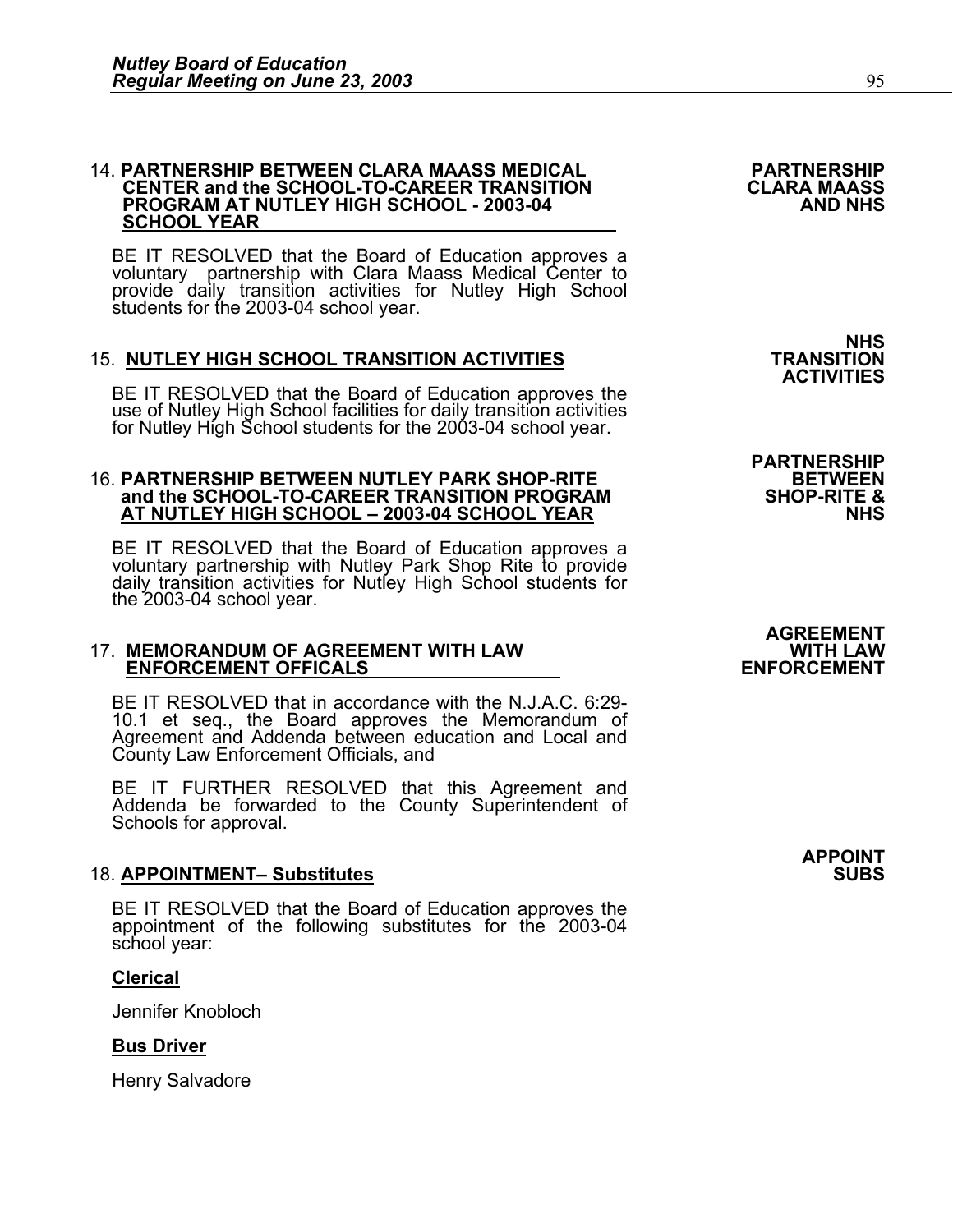#### **19. CAFETERIA SUBSTITUTES**

BE IT RESOLVED that the Board of Education approves the following cafeteria substitutes for the 2003-04 school year:

| Angela Carell             | Concetta Valenza                    |
|---------------------------|-------------------------------------|
| Joanne Tauber             | Guiseppina Arment<br>Diane Dekneipp |
| Delfina Alessio           |                                     |
| Donna Cavallaro           | Anna Spina                          |
| Lani Restaino             | Maria Spina                         |
| <b>Kathleen Gabrielle</b> | Louise Benacquista                  |
| Ellen Fucetola            | Elena Lombardo                      |
| Concetta Deluca           | Clotilda Cifelli                    |
| Jennie Esposito           | Mary Dimeola                        |
| Jennie Stevens            | Rosaria Guacliardi                  |
|                           |                                     |

## 20. **AMENDING APPOINTMENTS - Summer Custodial APPOINTMENTS Employees SUMMER CUSTODIAL**

BE IT RESOLVED that the Board of Education approves the amending of the resolution, approved at the May 22, 2003 Board meeting, to reflect a change in the hourly rate for the following personnel to be employed as summer cu grounds employees for the summer of 2003:

|                                                                                                                                                                                                                                                        | <b>Step</b>                                                              | <b>Hourly Rate</b>                                                                             |
|--------------------------------------------------------------------------------------------------------------------------------------------------------------------------------------------------------------------------------------------------------|--------------------------------------------------------------------------|------------------------------------------------------------------------------------------------|
| Ehsan Aliabadi<br>Alan Ballester<br><b>Richard Bolcato</b><br>Joseph Cimo<br>Michael Cook<br>Joseph Donatiello<br><b>Matthew Francello</b><br>Brian Kohn<br><b>Richard Lewis</b><br><b>Matthew Lotito</b><br>Vladimir Markovic<br><b>Matthew Marks</b> | 2<br>2<br>1<br>2<br>2<br>1<br>2<br>$\overline{2}$<br>$\overline{2}$<br>1 | \$8.00<br>8.00<br>7.50<br>8.00<br>8.00<br>7.50<br>8.00<br>8.00<br>8.00<br>7.50<br>7.50<br>7.50 |
| <b>Steve Reiner</b><br>Robert Tarquini<br>Steven Weingartner                                                                                                                                                                                           |                                                                          | 7.50<br>7.50                                                                                   |
|                                                                                                                                                                                                                                                        |                                                                          | 7.50                                                                                           |

#### **21. AMENDING REAPPOINTMENTS - Transportation Personnel**

BE IT RESOLVED that the Board of Education approves the amending of the resolution, approved at the May 22, 2003<br>Board meeting, for the reappointment of the transportation personnel listed on the attached Schedule F for the 2003-04 school year in accordance with the 2003-04 Pupil Transportation Salary Guide to reflect a change in the<br>longevity Schedule.

# **AMEND**

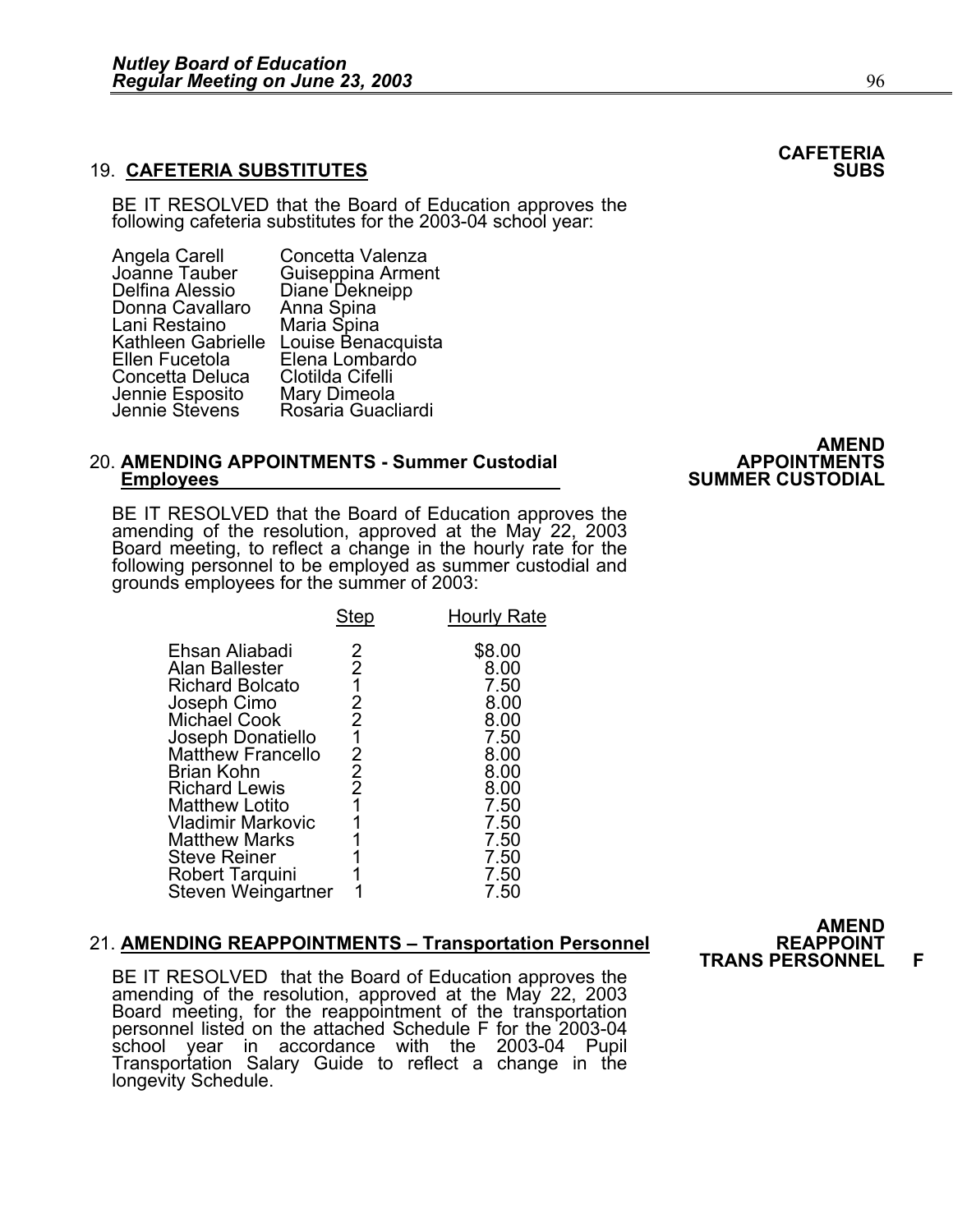22. **APPOINTMENT - Buildings & Grounds Employee**<br>BE IT RESOLVED that the Board of Education approves the<br>appointment of Peter Russo as a buildings and grounds<br>employee Group 2, Step 3 effective July 1, 2003 at the annual<br>s Buildings & Grounds Employees Salary Guide. (Hired on a 90-day probationary period).

#### 23. **APPOINTMENTS - Summer Custodial Employment**

BE IT RESOLVED that the Board of Education approves the appointment of the following personnel to be employed as summer custodial and grounds employees for the summer of 2003:

|                                                                           | <b>Step</b> | <b>Hourly Rate</b>             |
|---------------------------------------------------------------------------|-------------|--------------------------------|
| <b>Timothy Gorman</b><br>Donald Riley<br>Billy Robertazzi<br>Adám Stevens |             | \$8.00<br>7.50<br>7.50<br>7.50 |

#### 24. **REAPPOINTMENTS - District-Wide Personnel**

BE IT RESOLVED that the Board of Education approves the reappointment of the district-wide personnel listed on Schedule G for the 2003-04 school year at salaries to be agreed upon on conclusion of salary negotiations. In the interim between July 1 and the time said negotiations are successfully concluded, the 2002-03 salaries shall be paid.

#### **25. REAPPOINTMENTS - Executive Secretaries**

BE IT RESOLVED that the Board of Education approves the reappointment of the executive secretaries listed on Schedule H for the 2003-04 school year at salaries to be agreed upon on conclusion of salary negotiations. In the interim between July 1 and the time said negotiations are successfully concluded, the 2002-03 salaries shall be paid.

#### 26. **REAPPOINTMENTS - Cafeteria Personnel CAFETERIA I**

BE IT RESOLVED that the Board of Education approves the reappointment of the cafeteria personnel for the 2003-04 school year listed on Schedule I in accordance with the 2003- 04 Cafeteria Salary Guide.

**REAPPOINT<br>EXEC. SECRETARIES H** 

### **APPOINT**  B&G<br>EMPLOYEE

**APPOINT CUSTODIAL** 



**REAPPOINTMENTS**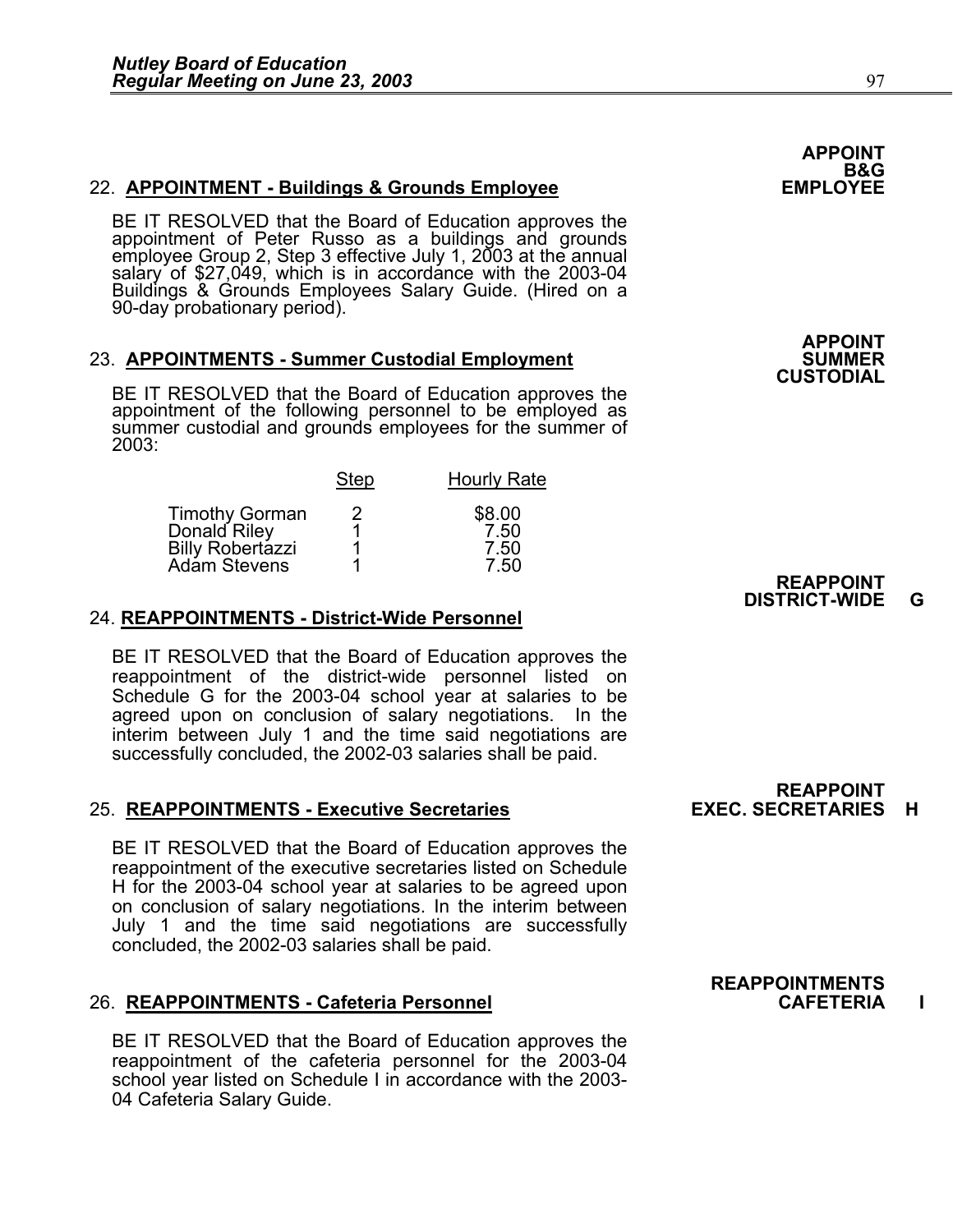#### 27. **APPROVAL - Cafeteria Calendar CAFE**

BE IT RESOLVED that the Board of Education approves the adoption of the attached Cafeteria Calendar Schedule J for the 2003-04 school year.

#### 28. **APPOINTMENT OF CUSTODIAN OF RECORDS CUSTODIAN**

BE IT RESOLVED that in accordance with the New Jersey Open Public Records Act, the Board of Education approves the designation of James Mallen, Business Administrator/Board Secretary, as the Custodian of Government Records, for the 2003-04 school year.

#### 29. **AUTHORIZATION AND DELEGATION OF AUTHORITY RESPONSE & FOR EMERGENCY RESPONSE & CRISIS MANAGEMENT CRISIS GRANT PROGRAM APPLICATION MANAGEMENT**

BE IT RESOLVED that the Nutley Board of Education hereby approves the Application for Federal Education Assistance (Form ED 424) for the Emergency Response & Crisis Management Grant Program and authorize that it be duly executed and submitted to the United States Department of Education, along with the required supporting documentation; and

BE IT FURTHER RESOLVED that the Nutley Board of Education hereby appoints Dr. Kathleen C. Serafino, Superintendent, as its authorized official representative for the signing of the application and any other documents required for this grant program.

## 30. **AUTHORIZATION AND DELEGATION OF AUTHORITY EDA FOR EDA AGREEMENT AGREEMENT**

BE IT RESOLVED that the Nutley Board of Education hereby<br>approves the Educational Facilities Construction Financing<br>Act Grant Agreement for the School Facilities Project No. SP<br>2021058-NE, for the grant amount of \$13,914.9 authorizes that it be duly executed and submitted to the New Jersey Economic Development Authority, along with the required application and documentation; and

BE IT FURTHER RESOLVED that the Nutley Board of<br>Education hereby authorizes that Mr. James Mallen, School<br>Business Administrator/Board Secretary, supervise the Educational Facilities Construction Financing Act Grant Agreement for the School Facilities Project No. SP 2021058-<br>NE, for the grant amount of \$13,914.93.

**APPOINT OF RECORDS** 

**APPROVAL** 

**CALENDAR** 

**EMERGENCY**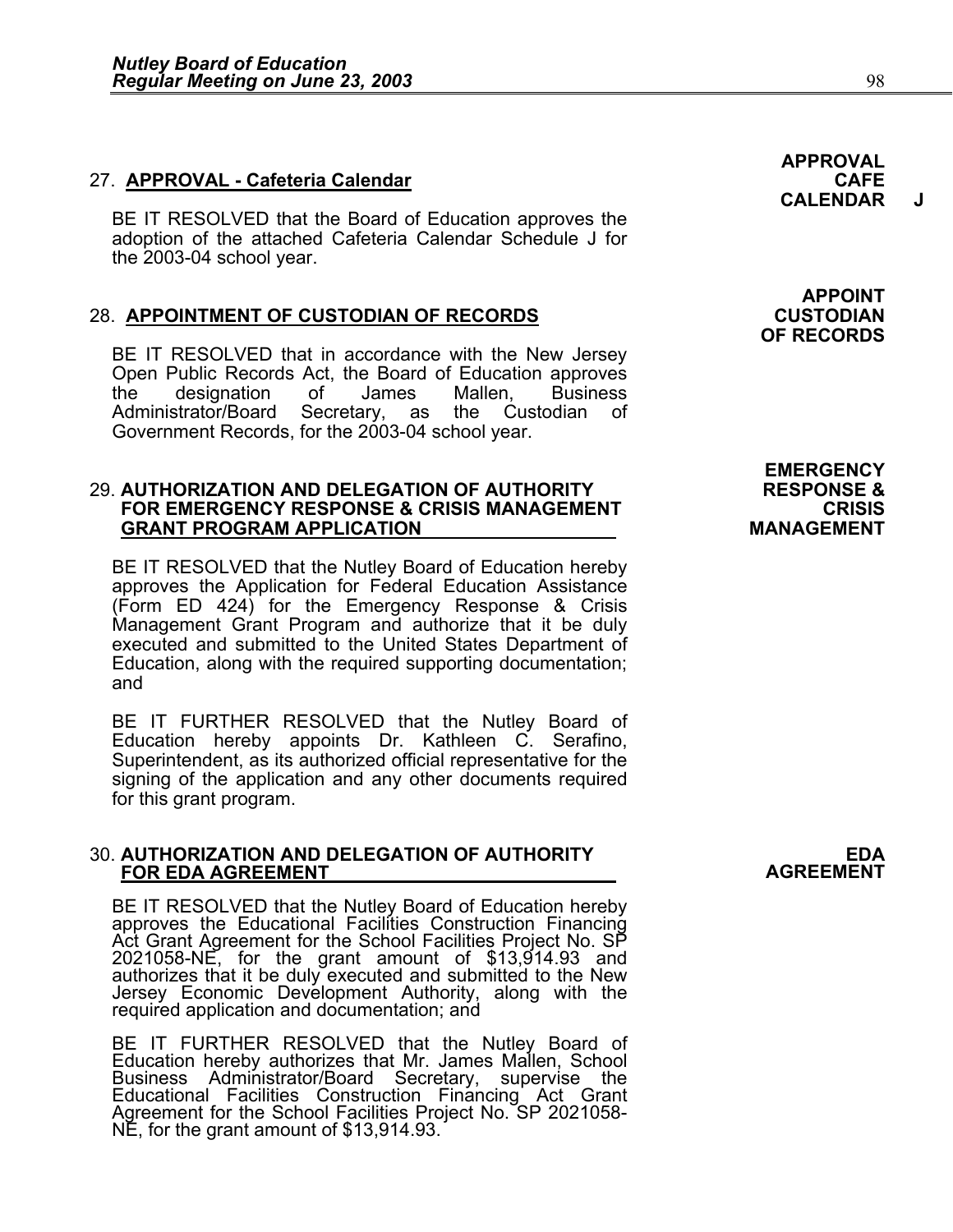## 31. **NATIONAL SCHOOL LUNCH PROGRAM - 2003-04 SCHOOL LUNCH School Year PROGRAM**

BE IT RESOLVED that the Board of Education approves its entering into an agreement with the State Department of Education for a continuation of the National School Lunch Program in the Nutley Schools for the 2003-04 school year, and

BE IT FURTHER RESOLVED that the Board of Education hereby designates its Business Administrator/Board Secretary as the person to be responsible for implementing and carrying out the terms of the agreement.

## 32. **DETERMINING ELIGIBILITY FOR FREE OR REDUCED ELIGIBILITY FOR PRICED MEALS PRICED MEALS**

BE IT RESOLVED that the Board of Education approves its conforming with state and federal regulations and hereby agrees to the established policy with respect to determining eligibility for free or reduced price meals, and

BE IT FURTHER RESOLVED that Mrs. Josephine Mleziva,<br>Executive Secretary II, shall determine which individual children are eligible for a free or reduced price meal under the established policy, and

BE IT FURTHER RESOLVED that the Business Administrator/ Board Secretary shall cause a notice concerning the provisions for free or reduced lunches to be inserted in a newspaper circulating in the school district.

#### **33. APPOINTMENTS - Professional Staff**

Trustee Genitempo moved and Trustee Parisi seconded a motion that the Board approve the following Superintendent's Resolution. Upon being put to a roll call vote, Resolution 33 was unanimously approved by the Board.

BE IT RESOLVED that the Board of Education approves the appointments of the personnel listed below for the 2003-04 school year, effective September 1, 2003 in accordance with the 2002-03 Teachers' Salary Guide. Upon conclusion of salary negotiations, the salary will be adjusted in accordance with the 2003-04 Teachers' Salary Guide:

| <b>NAME</b>                                                   | <b>DEGREE</b>       | <b>STEP</b> | <b>SALARY</b>                                |
|---------------------------------------------------------------|---------------------|-------------|----------------------------------------------|
| <b>Patrick Gabriele</b><br>Pamela Maggiano<br>Lynn Sorrentino | B.A<br>B.A.<br>B.A. | 6<br>6      | \$37,755<br>18,875 (p/t.5)<br>18,875 (p/t.5) |

**DETERMINING** 

# **NATIONAL<br>SCHOOL LUNCH**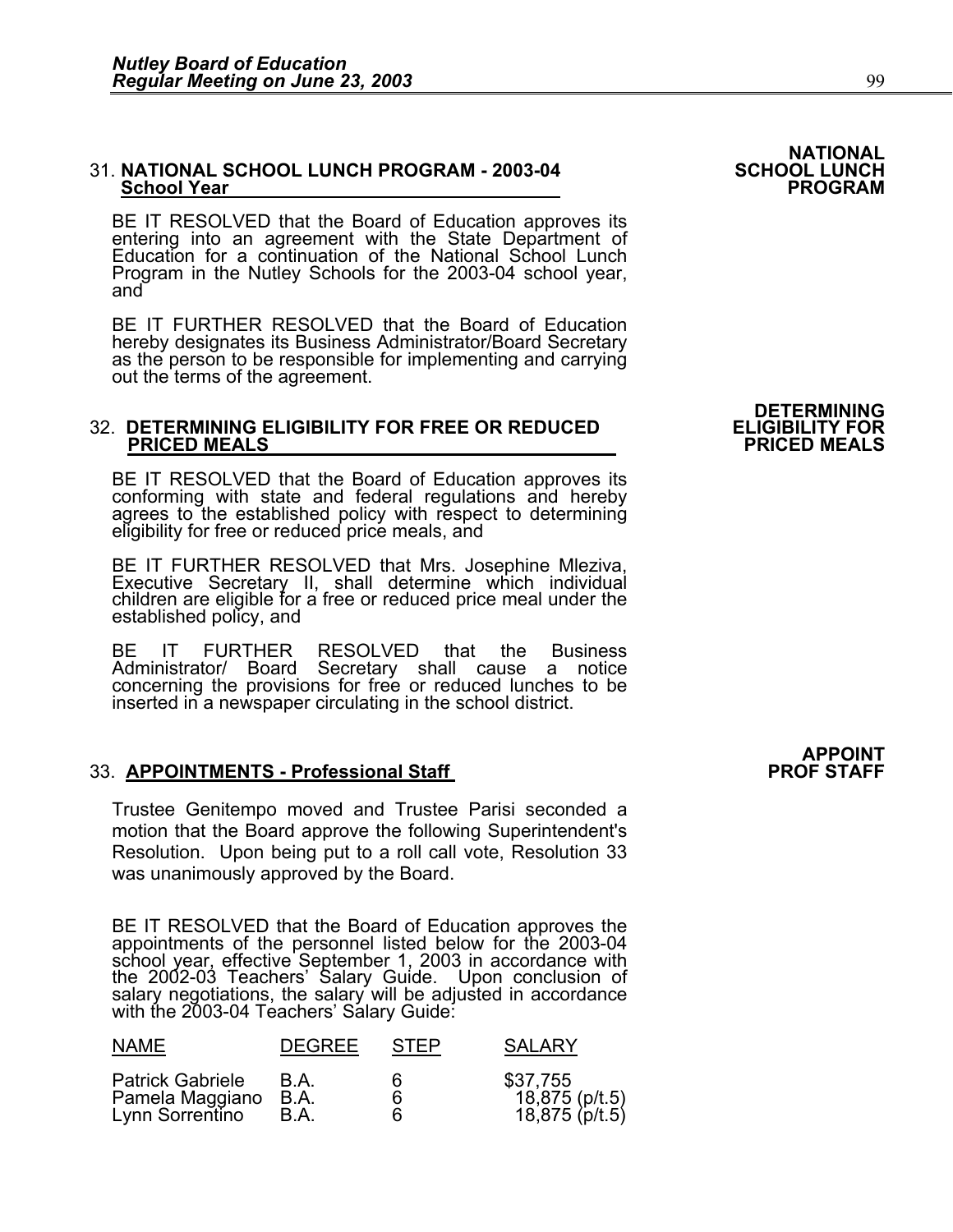#### 34. **AMENDING REAPPOINTMENT - Professional Staff REAPPOINT**

Trustee Olivo moved and Trustee Casale seconded a motion that the Board approve the following Superintendent's Resolution. Upon being put to a roll call vote, Resolution 34 was unanimously approved by the Board.

BE IT RESOLVED that the Board of Education approves the<br>amending of the resolution, approved at the May 22, 2003<br>Board Meeting, to reflect a change in the part-time status and<br>salary of Mrs. Karen Beckmeyer to full-time, \$ concĺusion of salary negotiations, the salary will be adjusted in<br>accordance with the 2003-04 Teachers' Salary Guide.

## 35. **CHANGE OF JOB TITLE - Administrative Assistant CHANGE OF To Assistant to the School Business Administrator JOB TITLE**

Trustee Parisi moved and Trustee Genitempo seconded a motion that the Board approve the following Superintendent's Resolution. Upon being put to a roll call vote, Resolution 35 was unanimously approved by the Board.

BE IT RESOLVED that the Board of Education approves a change of job title and salary for Dennis Oblack to Assistant to the School Business Administrator for the 2003-04 school year, effective July 1, 2003 at the annual salary of \$63,918.

### **36. ALLOCATION OF SALARIES - Federally Funded Programs**

Trustee Cafone moved and Trustee Genitempo seconded a motion that the Board approve the following Superintendent's Resolution. Upon being put to a roll call vote, Resolution 36 was unanimously approved by the Board.

BE IT RESOLVED that the personnel listed below, previously appointed to the respective positions, be paid salaries in full or in part from funds of the Federal programs noted:

#### **IDEA**

| Name                                | Position                                       | Salary           | Program<br>Percent |
|-------------------------------------|------------------------------------------------|------------------|--------------------|
| Lynn Imperiale<br>Maureen Callaghan | <b>Inclusion Aide</b><br><b>Inclusion Aide</b> | 19,680<br>19,680 | 100%<br>100%       |
| <b>Kathleen Cristiano</b>           | <b>Inclusion Aide</b>                          | 17,057           | 100%               |
| <b>Yvonne Weiss</b>                 | <b>Instructional Aide</b>                      | 18,355           | 100%               |

### **AMENDING PROF STAFF**

# **ALLOCATION OF**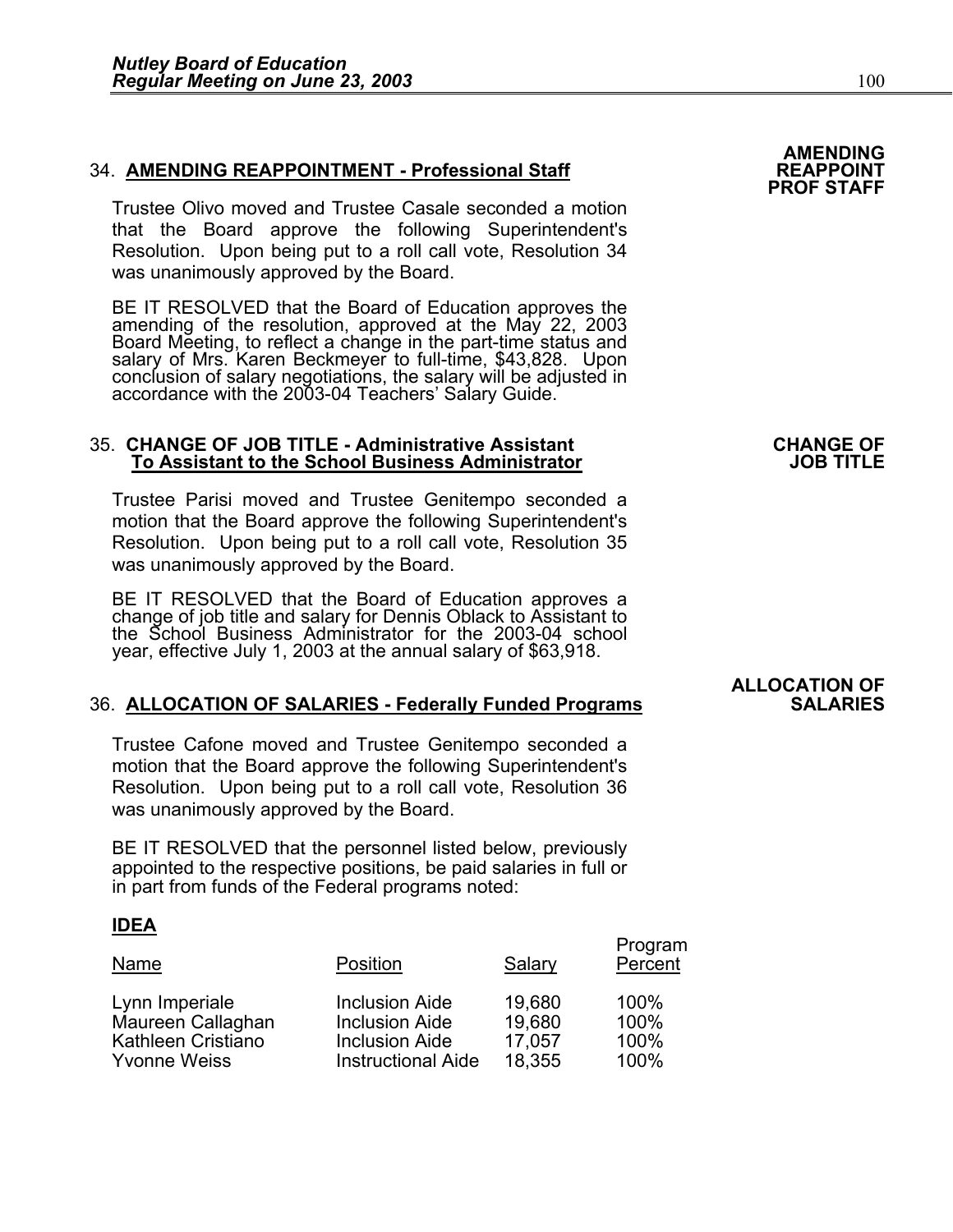| <b>IDEA Preschool</b>                                                                                                                                                                                                                            |                                                                                                                                                                                                        |                                                                                                                     |                                                                                                                                  |
|--------------------------------------------------------------------------------------------------------------------------------------------------------------------------------------------------------------------------------------------------|--------------------------------------------------------------------------------------------------------------------------------------------------------------------------------------------------------|---------------------------------------------------------------------------------------------------------------------|----------------------------------------------------------------------------------------------------------------------------------|
| Janet Ponzoni                                                                                                                                                                                                                                    | <b>Instrucitonal Aide</b>                                                                                                                                                                              | 21,782                                                                                                              | 73%(15,901)                                                                                                                      |
| TITLE I - NCLB                                                                                                                                                                                                                                   |                                                                                                                                                                                                        |                                                                                                                     |                                                                                                                                  |
| Kimberly Algieri                                                                                                                                                                                                                                 | Teacher (p/t.6)                                                                                                                                                                                        | 11,225                                                                                                              | 100% 9/1/02 -<br>2/28/03                                                                                                         |
| Karen Beckmeyer<br>Dana Capaccio<br>Dolores Contreras<br><b>Antoinette Frannicola</b><br>Kristen Puzio<br>Lorraine Rubinstein<br>Denise Cleary<br>Jolinda Griwert<br><b>Walter King</b><br>Sarah Clarke<br>Mariana Francioso<br>Diane Giangeruso | Teacher (p/t.5)<br>Teacher (p/t.5)<br>Teacher (p/t.5)<br>Teacher (p/t.5)<br>Teacher (p/t.5)<br>Teacher $(p/t.5)$<br>Teacher<br><b>Teacher</b><br>Teacher<br>Teacher<br>Director's Stipend<br>Secretary | 21,914<br>18,878<br>21,310<br>18,878<br>18,878<br>20,684<br>73,501<br>52,913<br>44,448<br>41,561<br>1,800<br>45,679 | 100%<br>100%<br>100%<br>100%<br>100%<br>100%<br>33% (24,255)<br>20% (10,583)<br>20% (8,890)<br>20% (8,312)<br>100%<br>5% (2,284) |
| <u>TITLE II - NCLB</u>                                                                                                                                                                                                                           |                                                                                                                                                                                                        |                                                                                                                     |                                                                                                                                  |
| Danielle Ferraro<br>Lisa Luberto<br>Stephanie Kucinski                                                                                                                                                                                           | Teacher<br>Teacher $(p/t.65)$<br><b>Instructional Aide</b>                                                                                                                                             | 46,865<br>24,541<br>3,190                                                                                           | 100%<br>38% (9,326)<br>100% 9/1/02 -<br>12/13/02                                                                                 |
| Patricia Bankuti                                                                                                                                                                                                                                 | <b>Instructional Aide</b>                                                                                                                                                                              | 1,324                                                                                                               | 100%<br>$1/01/03 -$<br>2/15/03                                                                                                   |
| <b>TITLE IV - NCLB</b>                                                                                                                                                                                                                           |                                                                                                                                                                                                        |                                                                                                                     |                                                                                                                                  |
| <b>Nancy Thunell</b>                                                                                                                                                                                                                             | <b>SAC</b>                                                                                                                                                                                             | 38,721                                                                                                              | 30% (11,616)                                                                                                                     |

## **BOARD SECRETARY'S RESOLUTIONS** SECRETARY'S

Trustee Casale moved and Trustee Genitempo seconded a motion that the Board approve the Board Secretary's Resolutions numbers 1 through 10 as listed below.

The resolutions were approved by roll call vote as follows: Ayes 7, Noes 0 with Trustee Cafone abstaining on Resolution 3 – Bills and Mandatory Payments.

### 1. **SECRETARY & TREASURER'S REPORT**

 BE IT RESOLVED that the Board of Education acknowledges and accepts the reports of the Board Secretary (Appendix A)<br>and Treasurer of School Monies (Appendix B) for the period<br>ending May 31, 2003.

 **BOARD RESOLUTIONS** 

**SECY. & TREAS. A**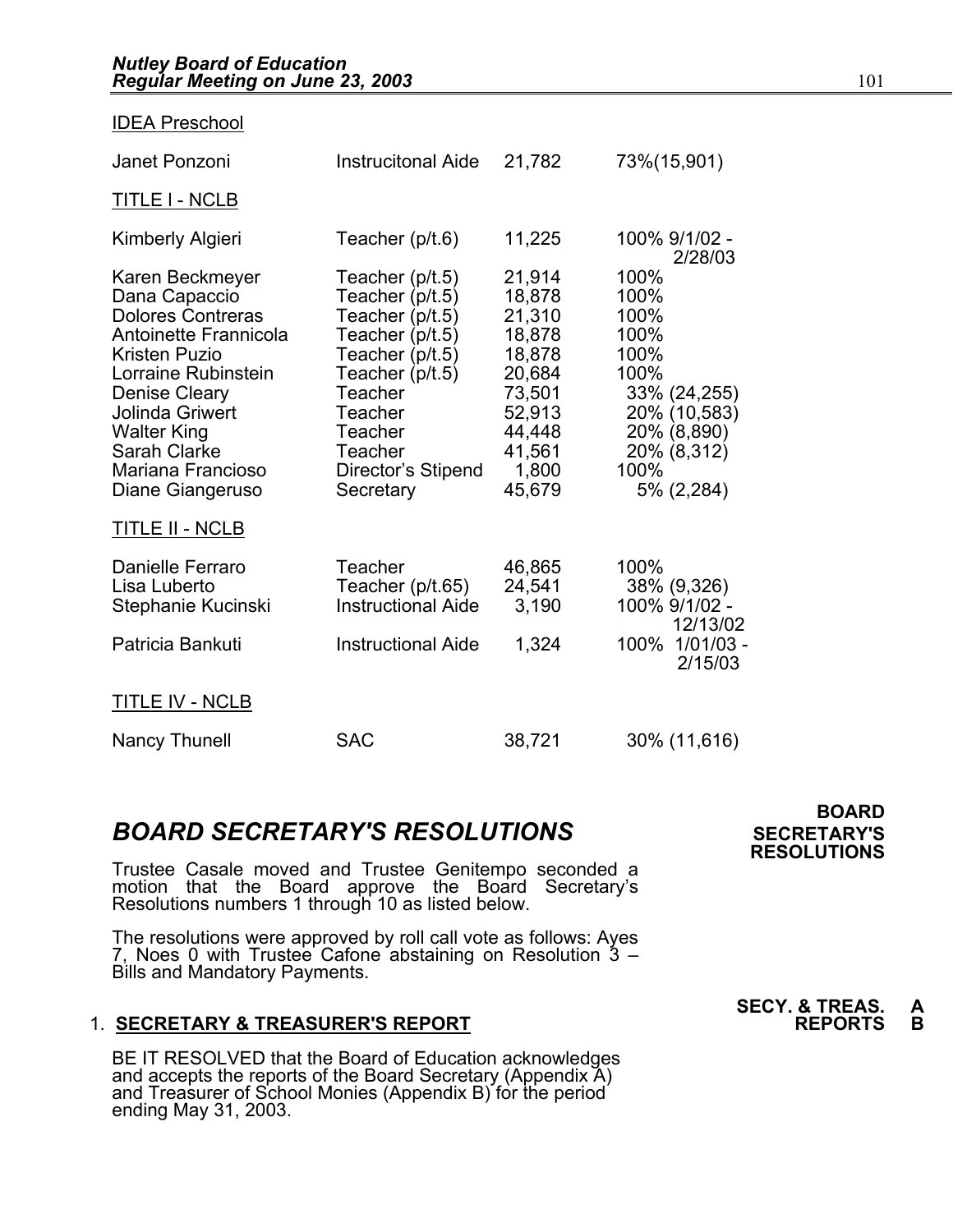#### 2. CERTIFICATION OF MAJOR ACCOUNT FUND STATUS

BE IT RESOLVED that pursuant to NJAC 6:20-2.13 (e), the Nutley Board of Education certifies that as of May 31, 2003, after review of the Secretary's monthly financial report (Appropriations section) and upon consultation with the appropriate district officials, to the best of its knowledge no major account or fund has been over-expended NJAC 6:20-2.13(b) and that sufficient funds are available to meet the district's financial obligations for the remainder of the fiscal year. (Major accounts are General Fund and Debt Service.)

3. BILLS AND MANDATORY PAYMENTS<br>BE IT RESOLVED that the Board of Education approves the **PAYMENTS** payment of bills and mandatory payments dated June 23, 2003 in the total amount of \$4,115,411.62 (Appendix C).

## 4. **REQUESTS FOR USE OF SCHOOL BUILDINGS AND USE OF BUILDINGS D GROUNDS AND GROUNDS**

BE IT RESOLVED that the Board of Education approves the requests for the use of school buildings and grounds (Appendix D), that conform to the rules and regulations set by the Board of Education.

5. **TRANSFER SCHEDULE**<br>BE IT RESOLVED that the Board of Education approves, in **SCHEDULE** BE IT RESOLVED that the Board of Education approves, in compliance with N.J.A.C. 9:20-2, the transfers in the 2002-03 budget per Transfer Schedule #11 dated June 23, 2003 in the<br>amount of \$144,400.00 as appended (Appendix E).

### 6. **APPOINTMENT OF ENGINEER ENGINEER**

WHEREAS, there exists a need for professional engineering services in connection with the district's energy management program, and

WHEREAS, the firm of Energy for America, Inc., Springfield, NJ is qualified and capable of performing these services, and

WHEREAS, Energy for America, Inc. has submitted a proposal acceptable to the Board of Education for these services, and

**BILLS &** 

**APPOINT**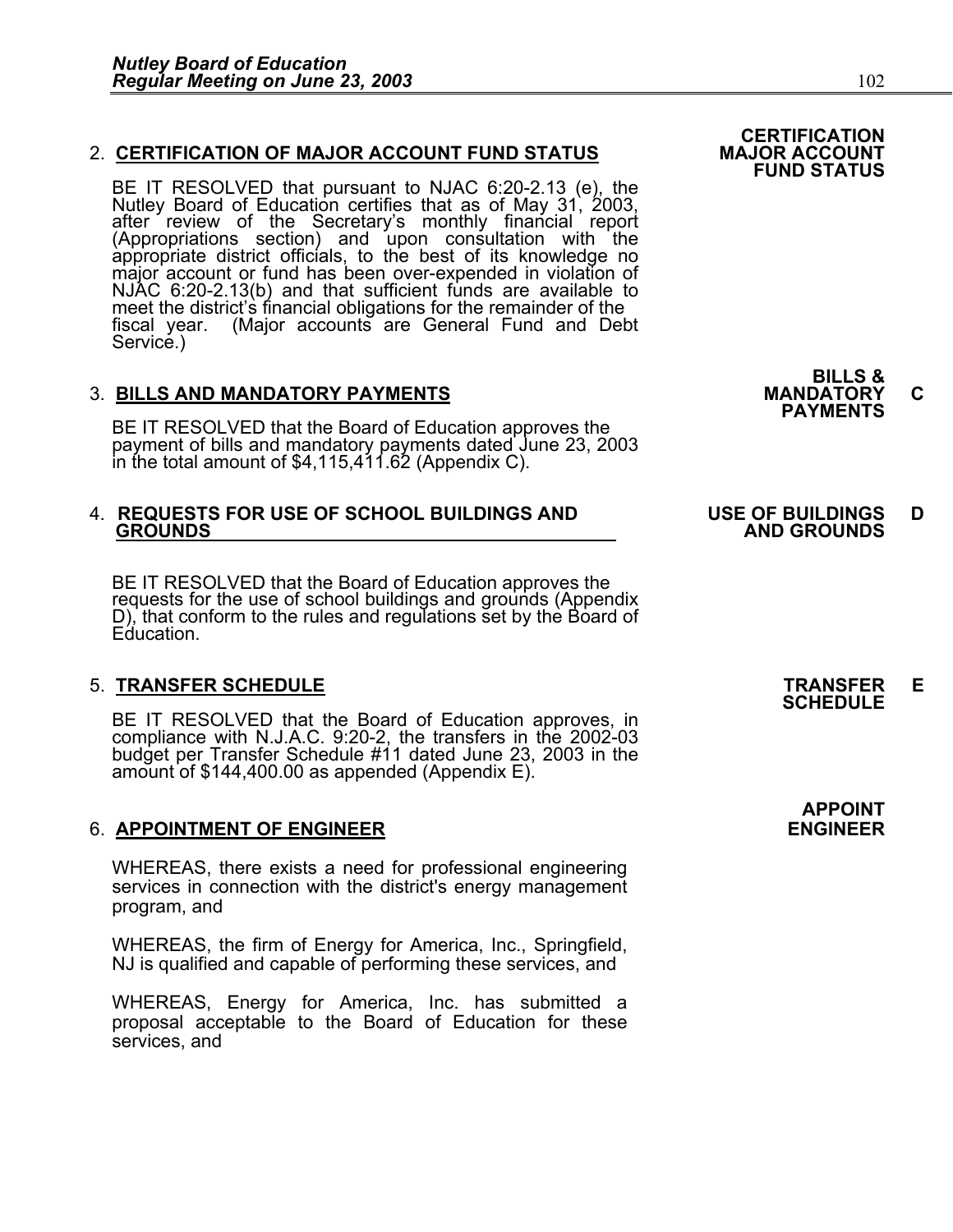WHEREAS, N.J.S.A. 18A:18A-5 provides for the award of contracts for this type of professional service without competitive bidding,

NOW, THEREFORE, BE IT RESOLVED by the Board of Education of the Township of Nutley that the firm of Energy for America, Inc., Springfield, NJ is hereby appointed as the engineering firm for the Nutley Board of Education for energy management services for the 2003-04 school year at a monthly cost of \$3,986.

### **7. JOINT TRANSPORTATION AGREEMENT**

BE IT RESOLVED, that the Nutley Board of Education approves the following Joint Transportation Agreement with the East Newark Board of Education to provide transportation for one special education student from East Newark to Spring Garden School, Nutley, NJ on Nutley bus route Sum#8 effective July 1, 2003 through July 30, 2003, 2003 at a cost per diem of \$59.00. (Subject to approval of the County Superintendent of Schools)

An additional charge of \$10.00 per diem will be added for each additional student on an established route.

### 8. **BUS BIDS BIDS**

WHEREAS, bids for two (2) 2004 Type "B" 24 Passenger Gas Engine School Buses were advertised on May 26, 2003, and

WHEREAS, sealed bids were publicly opened and read aloud on June 11, 2003, at 2:00 p.m. in the office of the Business Administrator/Board Secretary, and

WHEREAS, the following bids for outright purchase were received in the following amounts:

| <b>Arcola Bus Sales</b><br>Carlstadt, NJ | \$37,598.50 |
|------------------------------------------|-------------|
| Jersey Bus Sales<br>Bordentown, NJ       | \$39,108.00 |
| H. A. De Hart & Son<br>Thorofare, NJ     | \$39,989.00 |
| Factory Direct<br>Fresh Meadow, NY       | \$40,563.00 |
|                                          |             |

and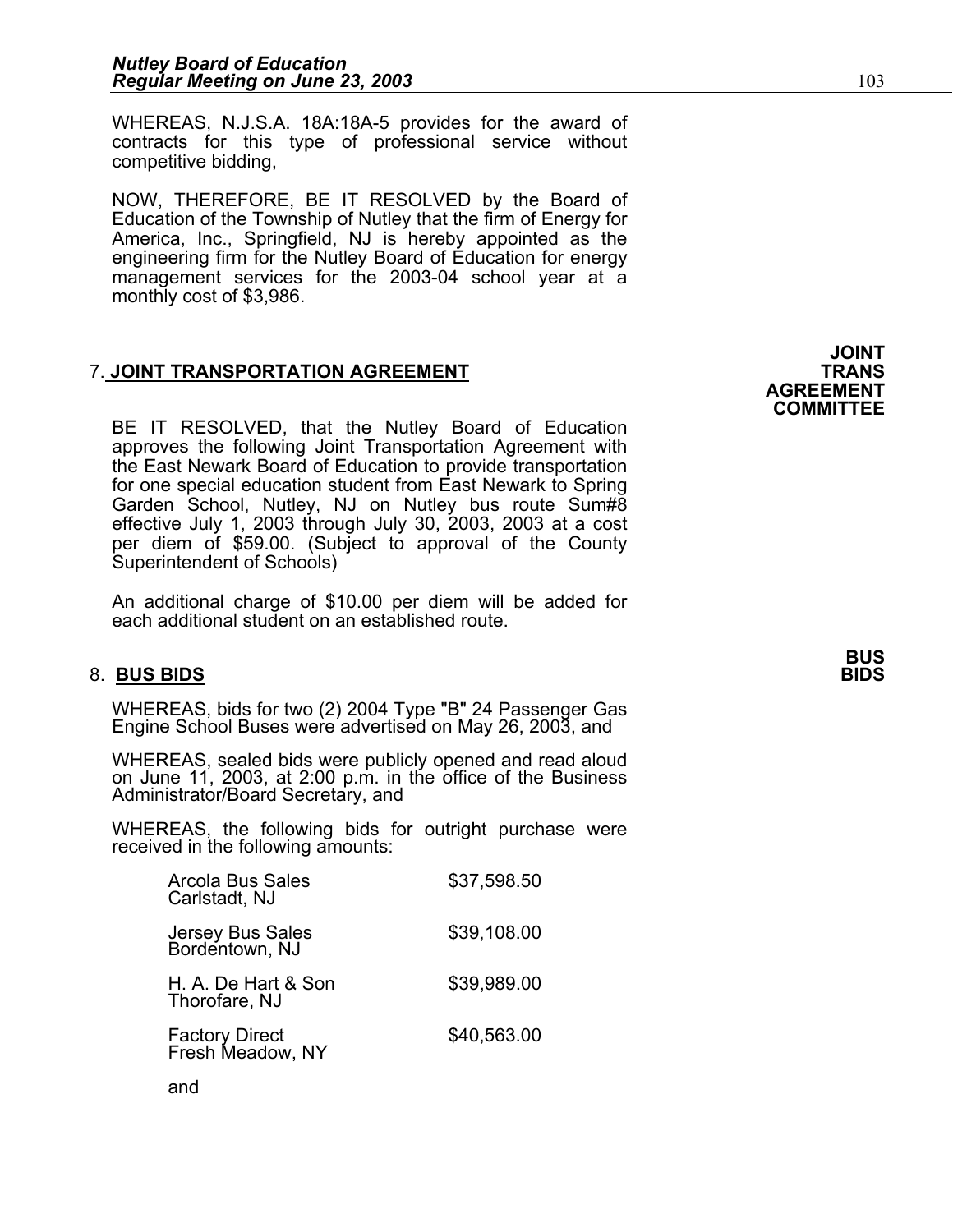WHEREAS, the bid of Jersey Bus Sales meets all specifications, and is therefore the lowest responsible bidder.

NOW, THEREFORE, BE IT RESOLVED that the Board of Education approves the awards of contract for the five-year<br>lease/purchase of two 2004 Type "B" 24 Passenger Gas<br>Engine School buses to Jersey Bus Sales, Bordentown, NJ at their lease/purchase price of \$42,351.25 each for a total of<br>\$82,702.50.

## 9. **RENEWAL OF GARBAGE DISPOSAL CONTRACT GARBAGE CONTRACT**

WHEREAS, NJSA 18A:18A-42c indicates that a multi-year contract may be made for the collection and disposal of garbage and refuse, and

WHEREAS, the Board finds that the services provided by Waste Management, the low bidder for the 2000-02 school years continues to meet the original specifications, and are performed in an effective and efficient manner, and

WHEREAS the contract shall be extended with no increase to the original contract price.

NOW, THEREFORE, BE IT RESOLVED that the Board of Education approves the renewal of the contract with Waste Management, Elizabeth, NJ for the collection of garbage and refuse for the 2003-04 school year.

### 10. **CAPITAL RESERVE ACCOUNT RESERVE**

BE IT RESOLVED that the Board of Education approves the appropriation of \$50,000 into its Capital Reserve Account.

### 11. **DEPOSITORIES OF SCHOOL FUNDS**

Trustee Casale moved and Trustee Restaino seconded a motion that the Board approve the following Board Secretary's Resolution. Upon being put to a roll call vote Resolution 11 was approved by the Board with Trustee Genitempo abstaining.

BE IT RESOLVED that the Board of Education authorizes the Business Administrator/Board Secretary to invest idle funds of the Unemployment Fund at any of the following institutions: Boiling Springs Savings Bank; Commerce Bank; Franklin Bank; Hudson United Bank; Spencer Savings Bank; Trust Company Bank; and Washington Mutual.

# **RENEWAL**

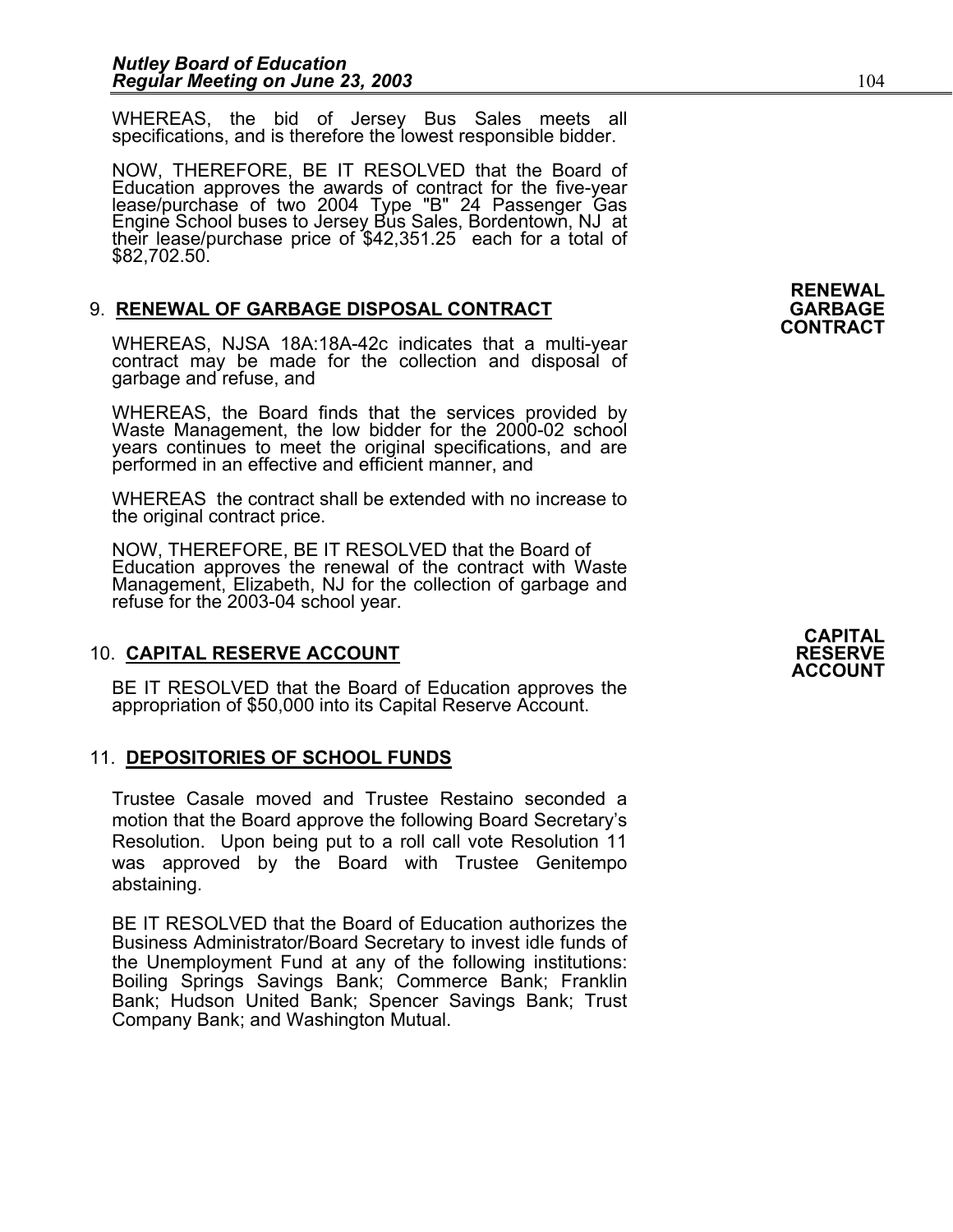#### **12. ADVERTISEMENT FOR BIDS**

Trustee Restaino moved and Trustee Genitempo seconded a motion that the Board approve the following Board Secretary's Resolution. Upon being put to a roll call vote, Resolution 12 was unanimously approved by the Board.

WHEREAS the Nutley Board of Education seeks to solicit sealed bids for the Replacement of Windows and Certain Doors at the Nutley High School.

NOW THEREFORE BE IT RESOLVED that the Nutley Board of Education approves the advertisement for sealed bids to be received and opened on Monday, July 21, 2003 at 3:00 PM in the Business Office.

#### 13. **ESTABLISH TUITION RATES FOR THE 2003-04 ESTABLISH SCHOOL YEAR TUITION**

Trustee Genitempo moved and Trustee Casale seconded a motion that the Board approve the following Board Secretary's Resolution. Upon being put to a roll call vote, Resolution 13 was unanimously approved by the Board.

BE IT RESOLVED that the Nutley Board of Education approves the tuition rates for out-of-district students attending Nutley schools for the 2003-04 school year be established as follows:

#### **Grade**

| Kindergarten              | \$6,901 |
|---------------------------|---------|
| $1 - 5$                   | 8,415   |
| $6 - 8$                   | 8,678   |
| $9 - 12$                  | 9,320   |
| Learning and/or           |         |
| Lang. Disabled            | 14,276  |
| <b>Preschool Disabled</b> | 14.011  |

#### **COMMITTEE REPORTS REPORTS**

| <b>Trustee Cafone</b><br><b>Trustee Parisi</b><br><b>Trustee Genitempo</b><br><b>Trustee Alamo</b> | - Construction Committee<br>- Policy Committee<br>- Negotiations Committee<br>- Facilities Committee |
|----------------------------------------------------------------------------------------------------|------------------------------------------------------------------------------------------------------|
|----------------------------------------------------------------------------------------------------|------------------------------------------------------------------------------------------------------|

# **ADVERTISE**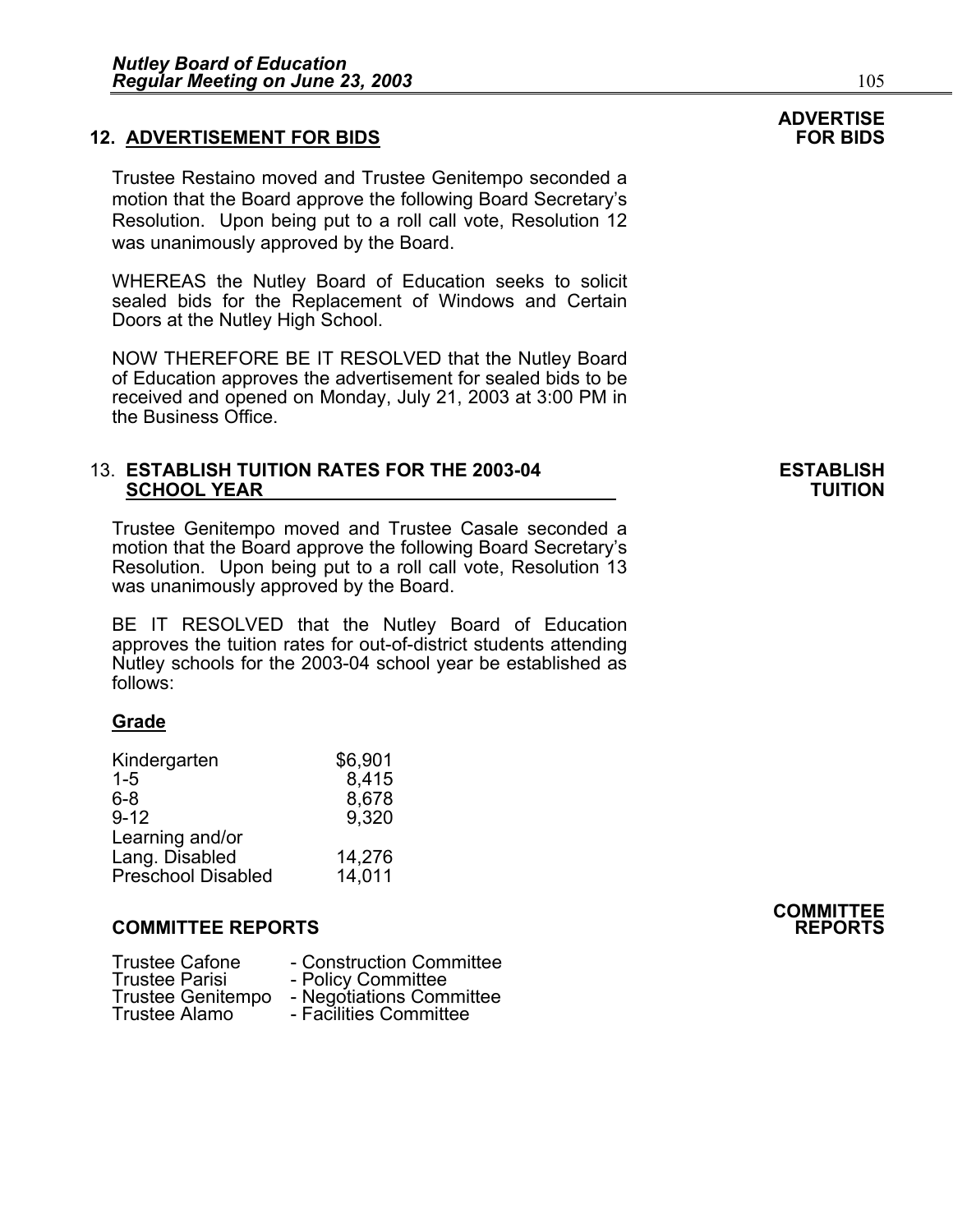#### **HEARING OF CITIZENS CITIZENS**

Resident Daisy Rios expressed her dissatisfaction with the cheerleading program.

Resident Steve Mellilo asked questions about the district specifying a specific brand name when bidding for equipment.

Resident Chrys Carlo asked about the resurfacing of the high school parking lot.

Resident Rosemary Villa requested a meeting with the Athletic Committee regarding the Freshman Cheerleading Squad.

Resident Deborah Augusta asked that the incoming Freshman Cheerleading Squad be treated fairly.

Resident Lori Wiedman asked about the baseball backstop at Spring Garden.

Board Secretary Mallen and President Alamo responded where appropriate. Hearing no further comments, President Alamo closed this portion of the meeting.

#### **OLD BUSINESS OLD BUSINESS**

Trustee Casale moved, and Trustee Parisi seconded, a motion that the Board continue the videotaping of Regular Board Meetings for another six month period commencing in July 2003.

After a brief discussion the motion was put to a roll call vote and was unanimously approved by the Board.

Trustee Olivo moved, and Trustee Casale seconded, the following resolution:

BE IT RESOLVED that the Nutley Board of Education recognizes Mr. John H. Walker for his many years of commitment, dedication, and service to the Nutley Township community and especially to the Nutley School District and its children.

BE IT FURTHER RESOLVED that the Nutley Board of Education has, on this date, declared its intent to rename one of its district schools after Mr. John H. Walker, and

ALSO BE IT FURTHER RESOLVED that the Nutley Board of Education, at its September 2003 Board of Education meeting, announce its decision as to which school will be renamed to honor the late John H. Walker.

Trustee Cafone recommended that the Board postpone any vote until all residents and PTO representatives have ample time to discuss and reach a consensus.

## **HEARING OF**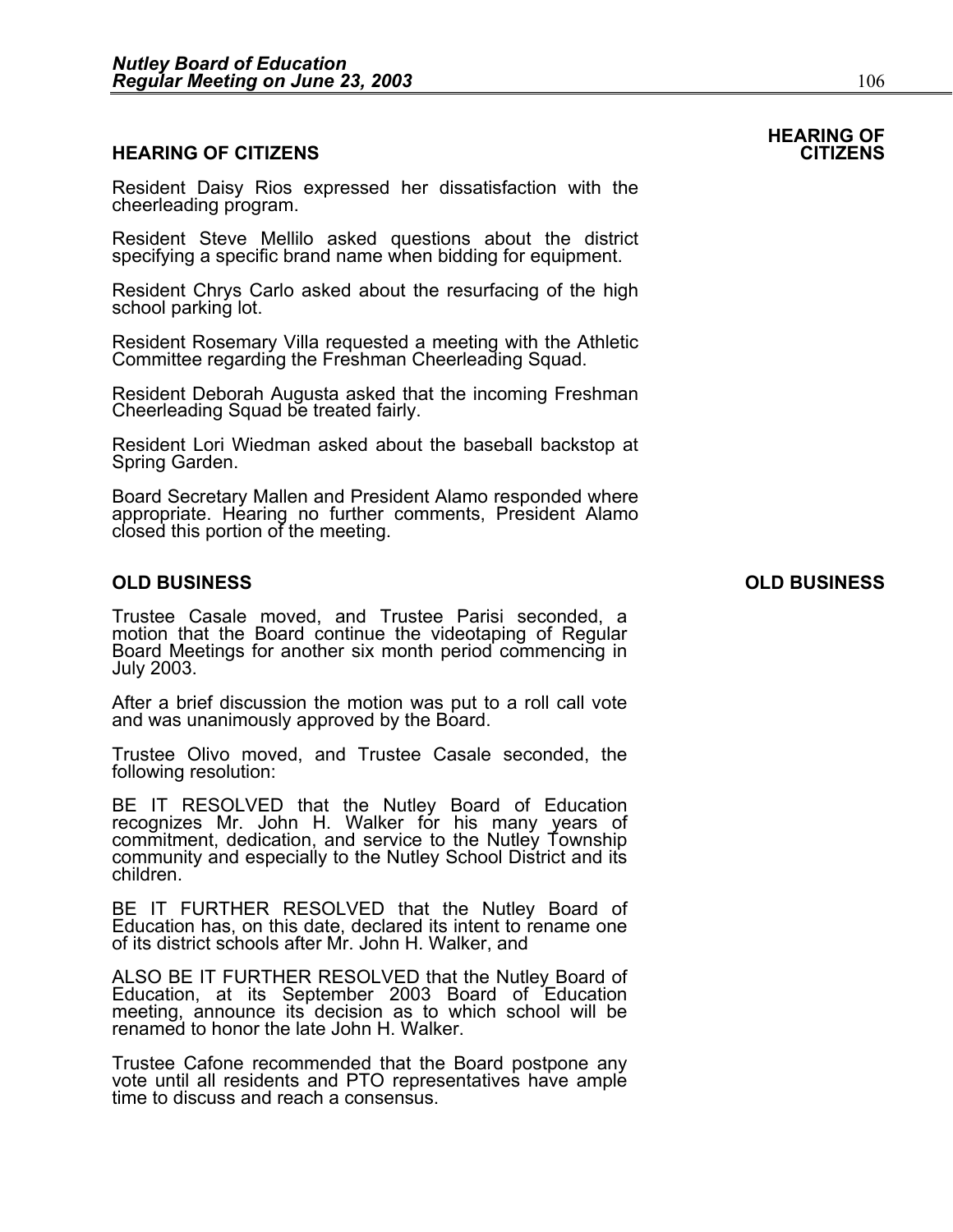Trustee Genitempo was concerned that a specific school was not mentioned. He suggested that a committee be set up to review the issue and determine which building should be renamed.

Trustee Parisi said that he agreed with what Trustee Olivo was trying to move but felt that an amended date of November 2003 would be better.

Trustee Casale said that he agreed with Trustee Olivo and Trustee Parisi that the Board needs to move forward with this resolution tonight stating the Board's intention to dedicate a building to Mr. Walker.

Trustee Cafone asked what options the Board would have if a group were opposed to naming a school after Mr. Walker.

Trustee Casale stated that the Board, as an elected body and as members of the educational community having worked with Mr. Walker, is committed to doing this. If and when the situation arises that a particular group does not feel it is appropriate, we might respectfully agree to disagree. He added that in order to have this come to light the Board needs to take action as soon as possible.

Trustee Cafone stated that a motion of this importance should never come from the floor but be put on the agenda so the citizens can have the opportunity to voice their opinions.

Trustee Cafone made a motion to table the amended resolution reflecting the date change to November 2003, seconded by Trustee Genitempo. Upon being put to a roll call vote the motion to table was defeated with Trustees Cafone, Genitempo and Restaino voting aye and Trustees Casale, Olivo, Parisi and Alamo voting nay.

President Alamo asked for a roll call vote on the amended motion and asked Trustee Olivo to read the following amended motion:

BE IT RESOLVED that the Nutley Board of Education recognizes Mr. John H. Walker for his many years of commitment, dedication, and service to the Nutley Township community and especially to the Nutley School District and its children.

BE IT FURTHER RESOLVED that the Nutley Board of Education has, on this date, declared its intent to rename one of its district schools after Mr. John H. Walker, and

ALSO BE IT FURTHER RESOLVED that the Nutley Board of Education, at its November 2003 Board of Education meeting, announce its decision as to which school will be renamed to honor the late John H. Walker.